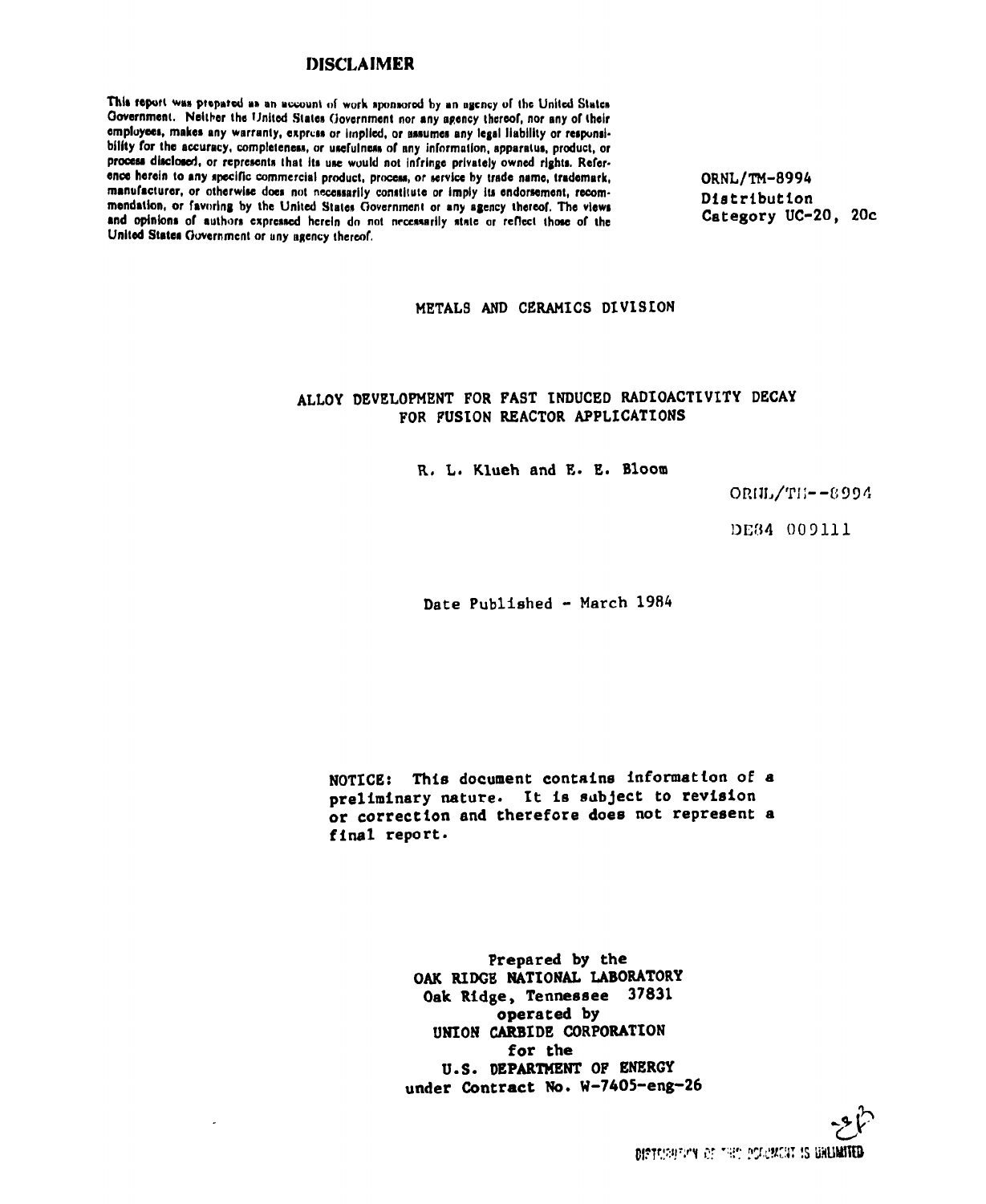# CONTENTS

| RADIOACTIVE WASTE AND STORAGE GUIDELINES |    |
|------------------------------------------|----|
|                                          | 6  |
|                                          |    |
| ALLOY DEVELOPMENT STRATEGY               | 12 |
|                                          | 13 |
| ALLOY COMPOSITION SELECTION              | 14 |
| ALLOY DEVELOPMENT STRATEGY               | 22 |
|                                          | 23 |
| SUMMARY                                  | 23 |
| <b>ACKNOWLEDGMENTS</b>                   | 24 |
|                                          | 24 |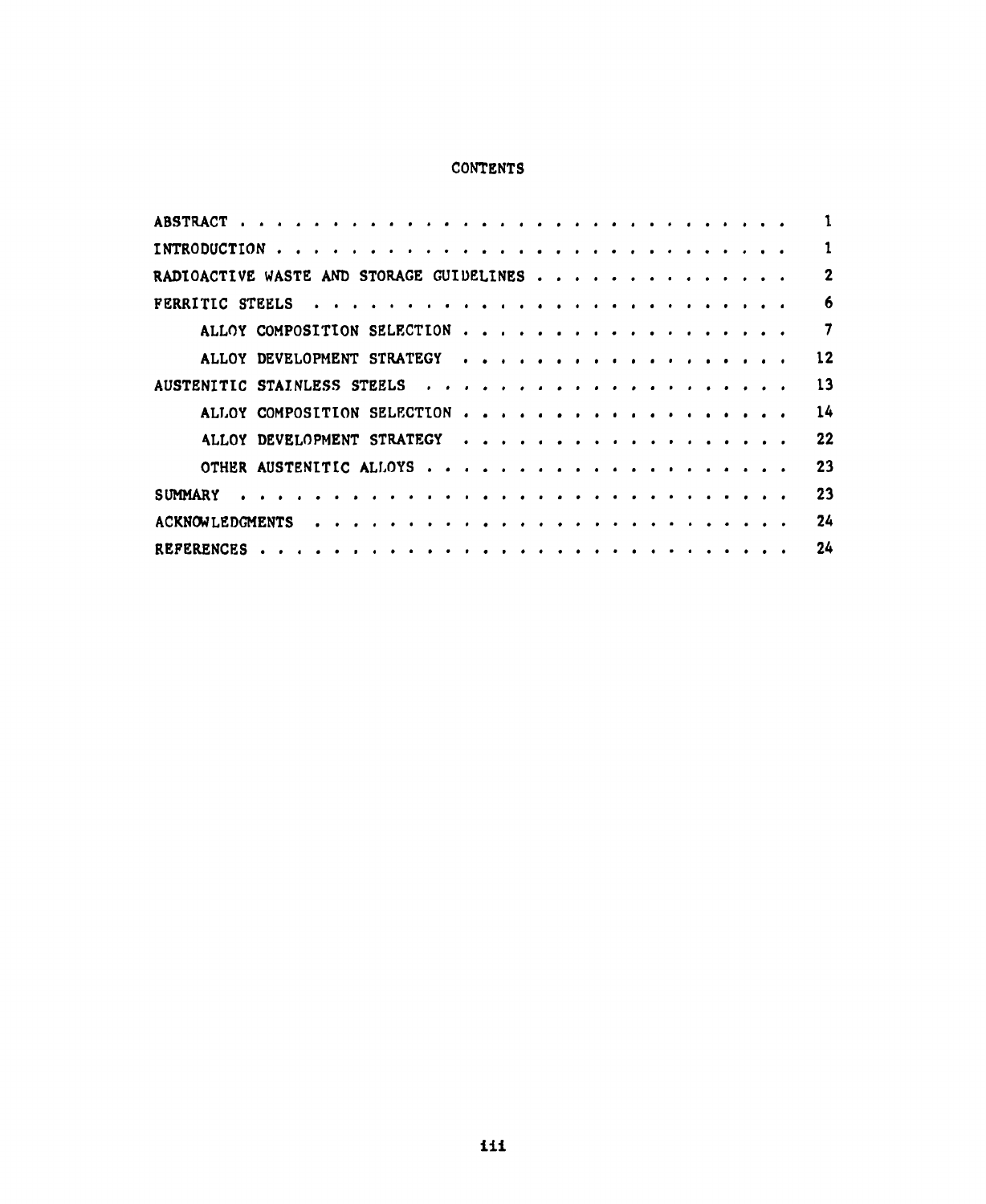# ALLOY DEVELOPMENT FOR FAST INDUCED RADIOACTIVITY DECAY FOR FUSION REACTOR APPLICATIONS\*

R. L. Klueh and E. E. Bloom

### ABSTRACT

The Cr-Mo ferritic (martensitic) steels and austenitic stainless steels (primarily type 316 and variations on that composition) are the leading candidates for the structural components for future fusion reactors. However, irradiation of such steels In a fusion environment produces Long-lived radioactive Isotopes. These Isotopes lead to difficult radioactive waste disposal problems once the structure Is removed from service. Such problems could be reduced by developing steels that contain only elements that produce radioactive isotopes that decay to low levels in a reasonable time (tens of years Instead of hundreds or thousands of years). This report discusses the development of such steels by making elemental substitutions In the steels now under consideration. Molybdenum must be replaced in the Cr-Mo steels; nickel and molybdenum both must be replaced in the austenitlc stainless steels (the nitrogen concentration must be limited, and niobium, maintained to extremely low levels). Appropriate substitutions are tungsten for molybdenum in the Cr-Mo steels and manganese for nickel In the austenitic stainless steels. Indications are that suitable ferritlc steels can be developed, but development of a nickel-free austenltlc stainless steel with properties similar to the Cr-Nl stainless steels appears to be much more complex.

#### INTRODUCTION

÷.

The most serious safety and environmental concerns for fusion reactors involve Induced radioactivity in the first-wall and blanket structures. Public safety could be jeopardized by the accidental release of this Induced radioactivity, and the biological hazard for plant personnel

<sup>^</sup>Research sponsored by the Office of Fusion Energy, U.S. Department of Energy under contract W-7405-eng-26 with the Union Carbide Corporation.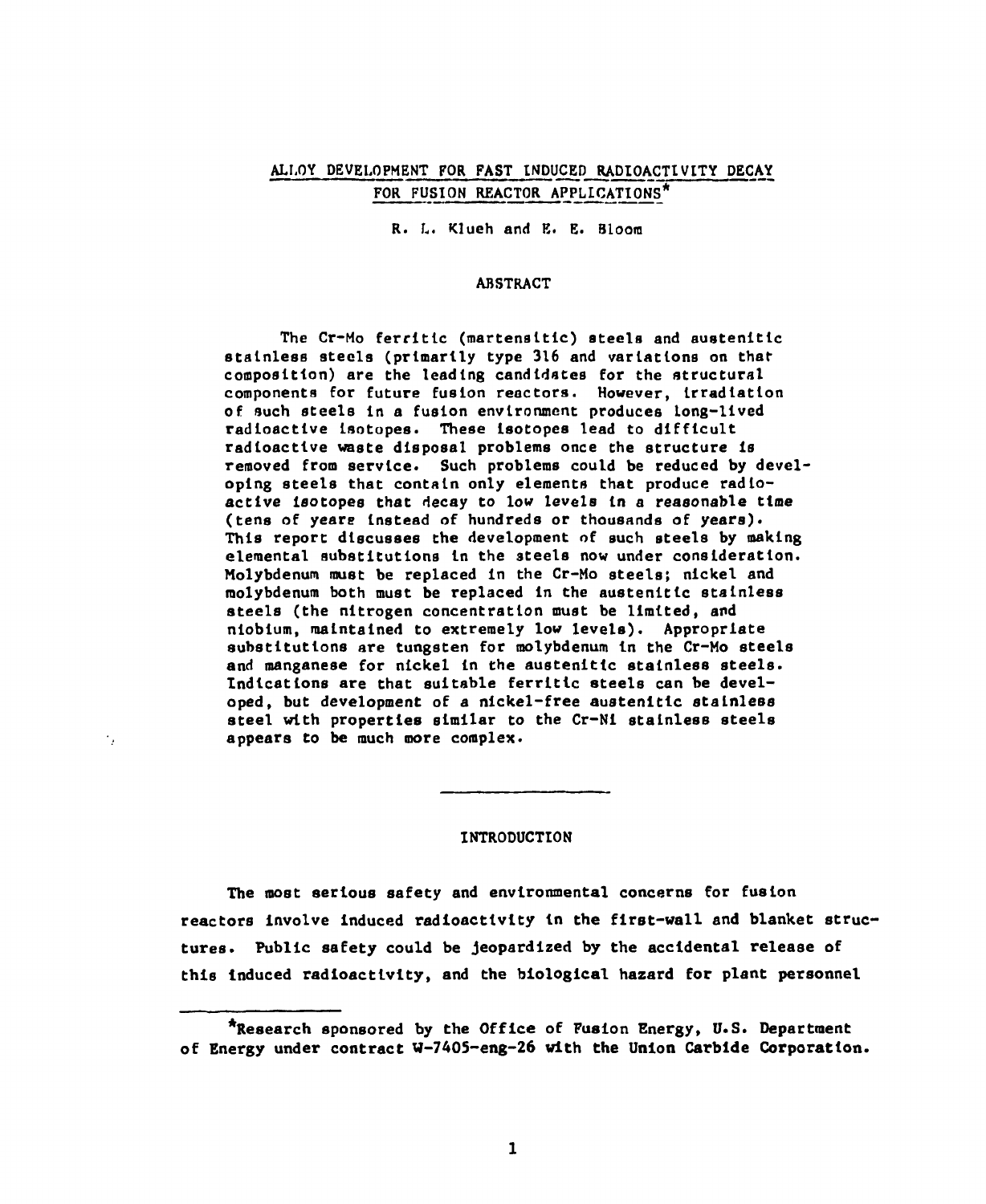would eliminate the possibility of contact maintenance and repair. Another problem is that of special waste storage of the highly radioactive blanket and first-wall structures after service. All these problems would be alleviated by the use of a low activation structural material. However, as pointed out In a recent report by a U.S. Department of Energy (DOE) panel set up to study this subject, the technology for commercially producing and fabricating material that would meet the low activation criteria is not available and is unlikely to be available soon (high-purity sllicon carbide was the only material suggested). Although other solutions must be sought for the safety and maintenance problems, it appears to be possible to simplify the storage of radioactive reactor components by developing A material In which the Induced radioactivity decays in a reasonable time to such a level that the waste no longer requires maintenance.

### RADIOACTIVE WASTE AND STORAGE GUIDELINES

Guidelines (10 CFR Part 61) for the classification and disposal of low-level nuclear wastes have been issued by the U.S. Nuclear Regulatory Commission;<sup>2</sup> these guidelines are summarized in Table 1. The DOE Panel on Low Activation Materials set as a goal the development of reactor materials that fall within Class C, but with the hope to meet Class B criteria.<sup>1</sup> It should be noted that the 10 CFR Part 61 guidelines were developed primarily to treat fission rcactor waste and will undoubtedly be extensively revised by the time the first components are discharged from an operating fusion reactor and are ready for disposal. Nevertheless, these guidelines offer a standard to which alloys can be developed for eventual inexpensive near-surface disposal.

The 10 CFR Part 61 guidelines were examined by the DOE panel<sup>1</sup> and more recently by Wiffen and Santoro.<sup>3</sup> On the basis of the guidelines, initial concentration limits were calculated for various common alloying elements for the three waste classes for first-wall and blanket structures ten years after the shutdown of a reactor given a 9 MW years/m<sup>2</sup> exposure.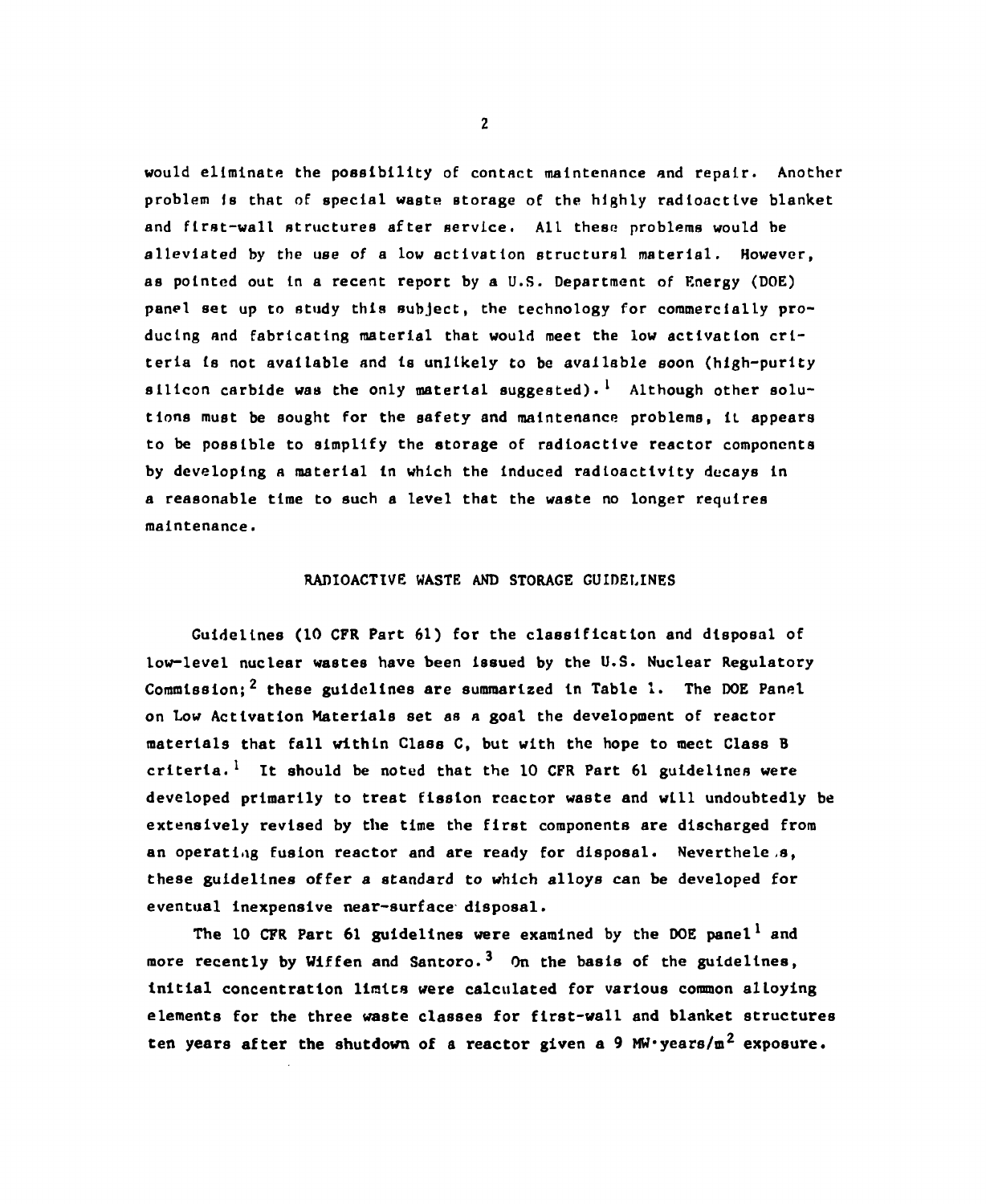| Waste class     |                                                           | Definition                                                                               | Disposal                                                                                                               |  |
|-----------------|-----------------------------------------------------------|------------------------------------------------------------------------------------------|------------------------------------------------------------------------------------------------------------------------|--|
|                 | Class A, segregated                                       | Decays to acceptable levels<br>during site occupancy                                     |                                                                                                                        |  |
| Class B, stable |                                                           | Decays within 100 years to<br>levels not dangerous to<br>public health and safety        | Covered to reduce<br>surface radiation<br>to a few percent<br>of background                                            |  |
|                 | Class C. intruder                                         | Decays to acceptably safe<br>levels in more than<br>100 years but less than<br>500 years | At least 5 m below<br>the surface, with<br>natural or engi-<br>neered barriers                                         |  |
|                 | Waste not meeting<br>Class C intruder<br>waste definition | Decays in more than<br>500 years                                                         | Does not qualify<br>for near-surface<br>disposal; proposed<br>methods will be<br>considered on a<br>case-by-case basis |  |

Table 1. Nuclear waste classification and storage under proposed 10 CFR Part 61 rules

The limits are given In Table 2. Based on the possibility that a material resulting In Class A waste Is quite remote (e.g., Impurity-free silicon carbide), vanadium alloys (alloyed with chromium and titanium) offer the possibility for Class B waste (residual impurities would appear to make Class A vanadium alloys impossible). It appears that steels, the subject of this report, will have to be handled as Class C waste.<sup>1,3</sup>

Table 2 shows that, for the induced radioactivity of a steel to decay rapidly enough to qualify for Class C treatment, certain common steel alloying elements must be restricted. In particular, niobium must be eliminated (it is the restriction on niobium that will probably make it impossible ever to meet the Class B criteria for any steel). Concentrations of NI, Mo, and N must be severely restricted in the steels being considered for first-wall and blanket structure applications. Copper, generally present as an Impurity, will also have to be controlled.

 $\mathbf{v}_i$  .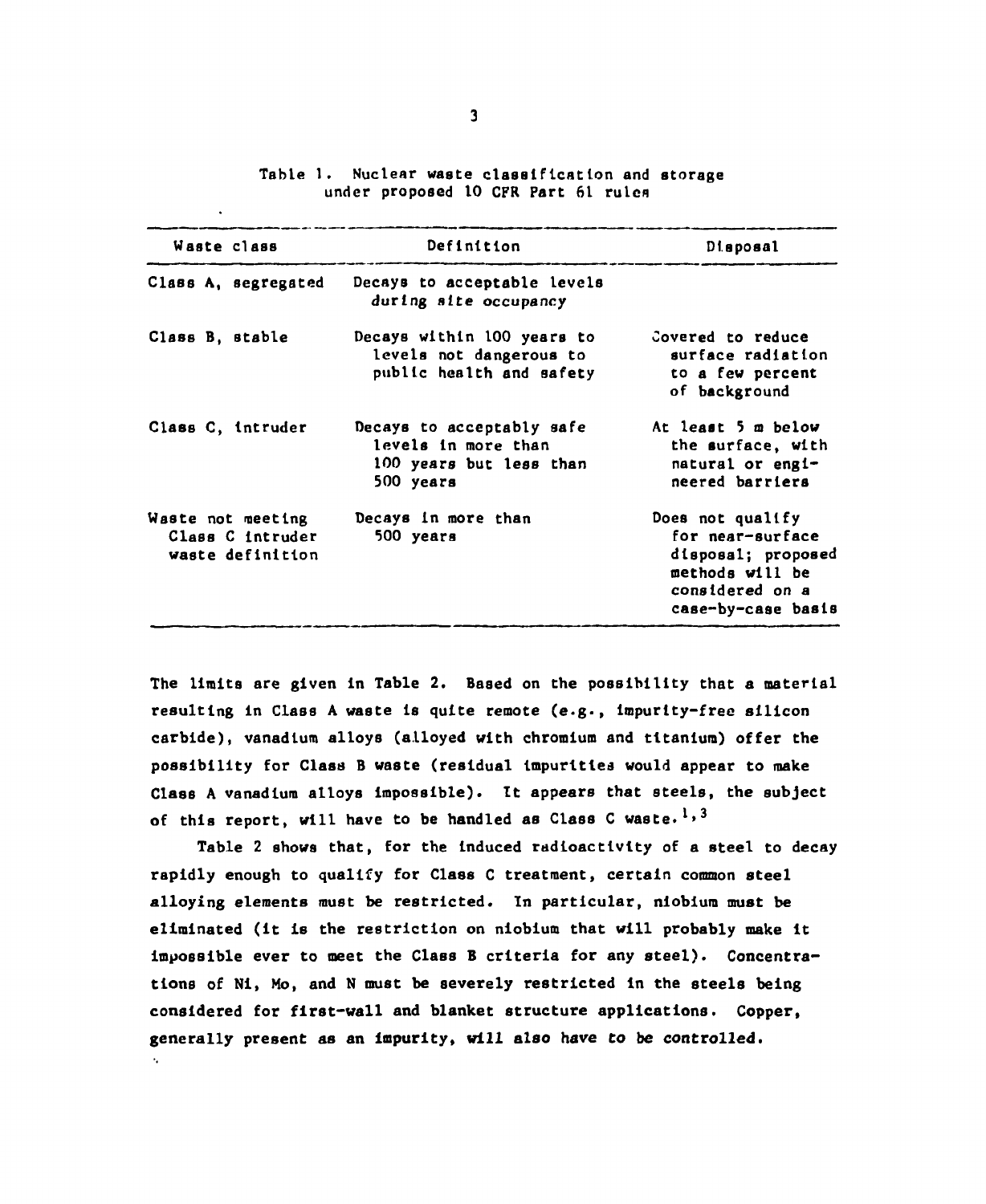| Element                 | Initial concentration limit <sup>a</sup><br>(at. ppm) |                 |          |  |  |
|-------------------------|-------------------------------------------------------|-----------------|----------|--|--|
|                         | Class A                                               | Class B         | Class C  |  |  |
| N                       | $\bm{b}$                                              | 365             | 3,650    |  |  |
| 0                       | 250,000                                               | Ь               | $10^{6}$ |  |  |
| Co                      | 30                                                    | $10^{6}$        | $10^{6}$ |  |  |
| Cu                      | 12                                                    | 240             | 2,400    |  |  |
| Fe                      | 350                                                   | 35,000          | $10^{6}$ |  |  |
| N1                      | 100                                                   | 2,000           | 20,000   |  |  |
| Mo                      | 365                                                   | ь               | 3,650    |  |  |
| Mn                      | 5,000                                                 | 10 <sup>6</sup> | $10^{6}$ |  |  |
| NЪ                      | 0.1                                                   | b               | ı        |  |  |
| AI, C, Mg,<br>S1, T1, V | 10 <sup>6</sup>                                       | $10^{6}$        | $10^{6}$ |  |  |

Table 2. Initial concentration level restrictions from 10 CFR Part 61 waste disposal rules ten years after shutdown, 9 MW·years/m<sup>2</sup> exposure

*Source:* R. W. Conn et al., *Panel Report on Lou Activation Materials for Fusion Applications,*  UCLA Report PPG-728, University of California at Los Angeles, June 1983.

a Limits apply to first-wall region.

 $b$ Storage in this classification is not defined.

In this report, the development of steels with "fast" Induced radioactivity decay (FIRD) characteristics are discussed. *Fast* is a relative term, which for this discussion is taken to mean steels with radioactive decay rapid enough to qualify at least for Class C waste disposal criteria. The term *low activation material* is often used to describe alloys that minimize waste disposal and those that would allow hands-on maintenance. Materials that would allow hands-on maintenance would not only have to have low activation, but would also have to decay  $t^*$ extremely low levels very rapidly (e.g., pure SIC).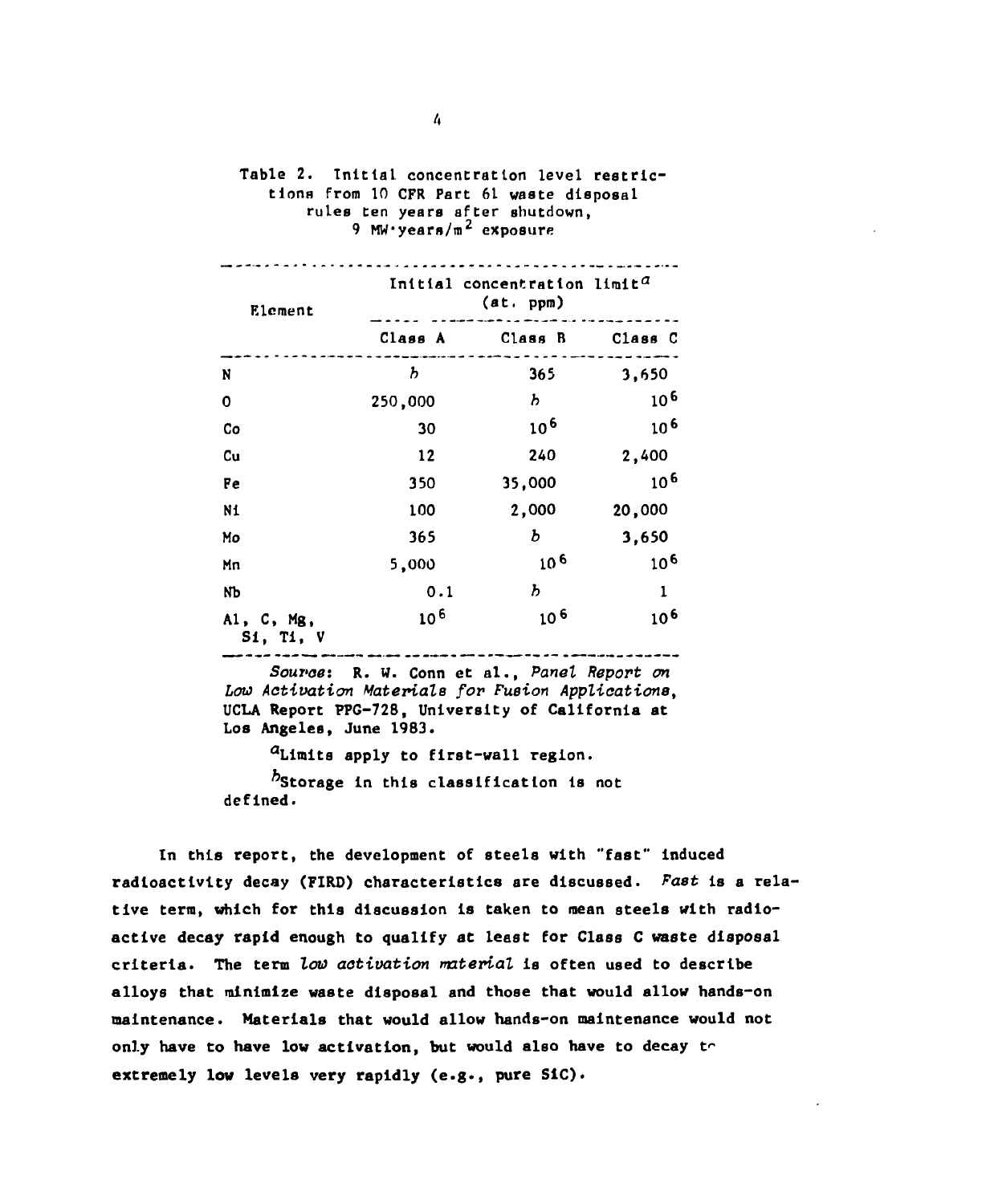The DOE panel called attention to the difficulty of defining low activation materials by defining four types of fusion reactors and materials.<sup>1</sup> It defined standard activation, very low act *r*ation, low activation, and reference activation reactors and materials.

A standard activation reactor would be constructed of a standard activation material such as type 316 stainless steel or 12 Cr-1 MoVW steel, which does not meet the criteria for shallow land burial of the radiorctlve waste after reactor shutdown. For such reactors, all maintenance must be performed remotely.

A very low activation reactor would be constructed from a very low activation material that would be disposable according to the Class A criteria of 10 CPR Part 61 and would allow limited hands-on maintenance behind the blanket within 2 d of shutdown.

The low activation reactor would be constructed of materials that met the Class B criteria, and hands-on maintenance would be possible outside the blanket or outside the shield within 2 d of shutdown.

Finally, a reference activation reactor would be constructed of a reference activation material that met Class C criteria; such a material would allow limited hands-on maintenance outside the shield within 2 d of shutdown. The FIRD steels to be discussed here fall Into the class of reference activation materials.

The limits on the initial concentrations of Ni, Mo, Cu, and N (Table 2) established by the 10 CFR Part 61 guidelines are mutually exclusive.<sup>3</sup> That is, if any one of the elements is present at the concentration limit, the other elements must be absent. The 1 at. ppm limit for niobium will be the most difficult to meet. Because of this restrictlveness on the niobium, the alloys discussed below will be those for which Mo, NI, Cu, and N will be kept to a minimum.

For various technological reasons, the austenitlc stainless steels and the Cr-Mo ferritic (and martensitic) steels are the leading candidate alloys for fusion reactor structures. The effect of irradiation on such steels has been extensively studied in both the fusion reactor development and the breeder reactor programs. Furthermore, an extensive background of experience is available to draw on for fabricating large and complicated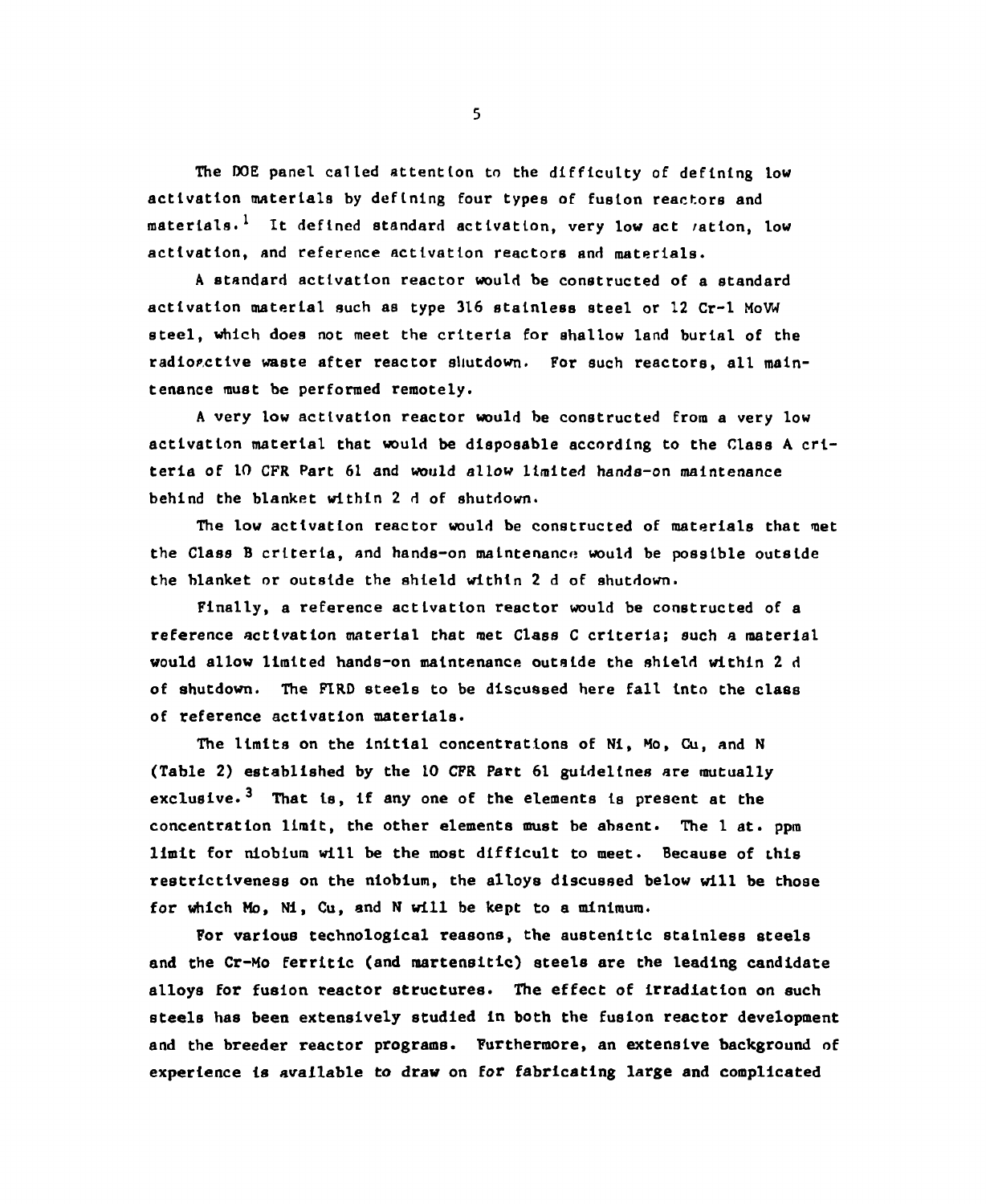steel structures for elevated-temperature service. Because of this background of experience with such steels, these materials are the logical choices for modification to develop FIRD alloys.

Common steel alloying elements that can be used In FIRD steels Include Mn, Tl, Cr, Si, W, V, Ta, Co, and C. The most Important of the elements not available are nickel and molybdenum. Both elements are present In the austenltlc stainless steels, and molybdenum is used in the Cr-Mo ferritlc steels. If these two types of steels are to be used, substitutions must be found for these two elements. In the following we discuss possibilities for developing FIRD ferritic steels similar to the Cr-Mo steels and FIRD austenltlc stainless steels similar to type 316 stainless steel and the austenitlc prime candidate alloy (PCA) developed in the fusion program.

### FERRITIC STEELS

The Cr-Mo ferritic steels are of two types: (1) those that basically contain only Fe, Cr, Mo, and C and (2) those that contain these elements plus one or more of the strong carbide formers Nb, V, Ti, and  $W^*$  (ref. 4). An example of the first type is 2 1/4 Cr-1 Mo steel. This steel was an<br>outgrowth of the C-Mo steels, with the chromium added to increase ducoutgrowth of the C-Mo steels, with the chromium added to Increase ductility, to decrease the tendency to graphitizatlon, and to provide oxidation and corrosion resistance at elevated temperature. Much of the elevated-temperature strength in this alloy is provided by a dispersion of  $Mo_2C$  (ref. 5); molybdenum also provides solid-solution strengthening.  $\frac{1}{2}$ c (ref. 5); modybdenum also provides solid-solid-solution strengthening. Several other carbides also form,<sup>6</sup> including **M3C , M7C3 ,** M23C6, and MgC. After prolonged exposure at elevated temperature, only  $M_{23}C_6$  and  $M_6C$ remain. The addition of 0.25% V to 2 1/4 Cr-1 Mo steel has a pronounced effect on the precipitate formed and thus on its elevated-temperature properties. In addition to the molybdenum- and chromium rich carbides,  $V<sub>4</sub>C<sub>3</sub>$  appears. The fine dispersion of this precipitate provides increased creep strength.

<sup>\*</sup>These are the elements that give strength to the Cr-Mo steels. The commercial steels generally also contain up to 0.5% Mn, 0.4Z Si, and *0.5%* N1 plus small amounts of impurities.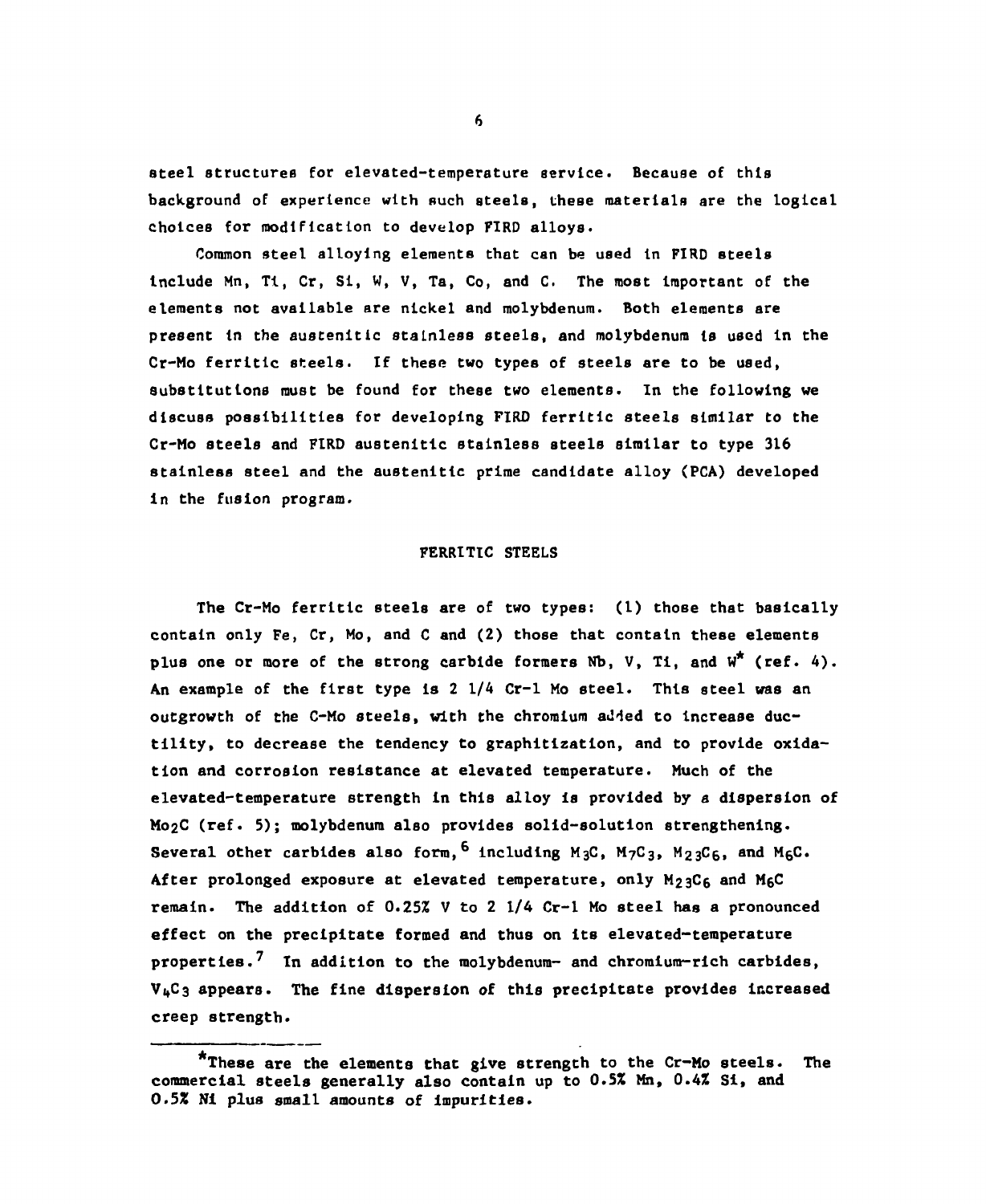The hlgh-chromlum Cr-Mo steels have attracted attention for fusion reactor applications.<sup>8-9</sup> Steels with 9 or 12% Cr and 1% Mo are being Investigated. Without the addition of a strong carbide-forming element,  $\texttt{M}_{23}\texttt{C}_6$  precipitate forms in these high-chromium steels. $^{10}$  When vanadium is  $^{10}$ added, M23C6 Is still the predominant precipitate and the cily one present at equilibrium<sup>. 10</sup> However, the addition of vanadium leads to a finer, more stable  $M_23C_6$ , which increases the elevated-temperature strength. Small amounts of niobium and titanium added to these steels lead to the formation of niobium- and tltanlum-rich MC-type carbides In addition to  $M<sub>23</sub>CG$  (refs. 10-11). Evidently these alloying elements are not as readily absorbed in the M<sub>23</sub>C<sub>6</sub> as is vanadium. The formation of a fine dispersion of these precipitates at the service temperature can lead to improved strength, although a reduced ductility can also result. A small amount of tungsten (~0.5 wt %) added to the high-chromium Cr-Mo steels has a minor effect on strength, probably caused by solid-solution effects.  $12-13$ 

### ALLOY COMPOSITION SELECTION

If the objective In developing a FIRD alloy is the replacement of molybdenum In the Cr-Mo steels with an element that will lead to dispersion strengthening, vanadium would appear to be a logical choice. Just as the Cr-Mo steels evolved from the Fe-Mo-C steels, which develop their strength from molybdenum carbides, a similar progression from Fe-V-C would seem to be possible. Indeed, a 2 1/4 Cr-1.5 V steel has been proposed as a FIRD alloy.  $14$ 

Considerable research has been conducted on Fe-V-C steels, which develop their elevated-temperature strength by the formation of  $V<sub>4</sub>C<sub>3</sub>$ (refs. 15—17). Two types of heat treatment have been considered for these steels. First, a conventional quench-and-temper or normallze-and-temper heat treatment can be used to form a tempered martensite that contains the  $V<sub>4</sub>C<sub>3</sub>$ . A second possibility studied in recent years is the use of a direct transformation. In this process, a ferrlte that contains fine carbide precipitates and has superior properties to those of a quenched-andtempered product can be developed. By direct transformation, which is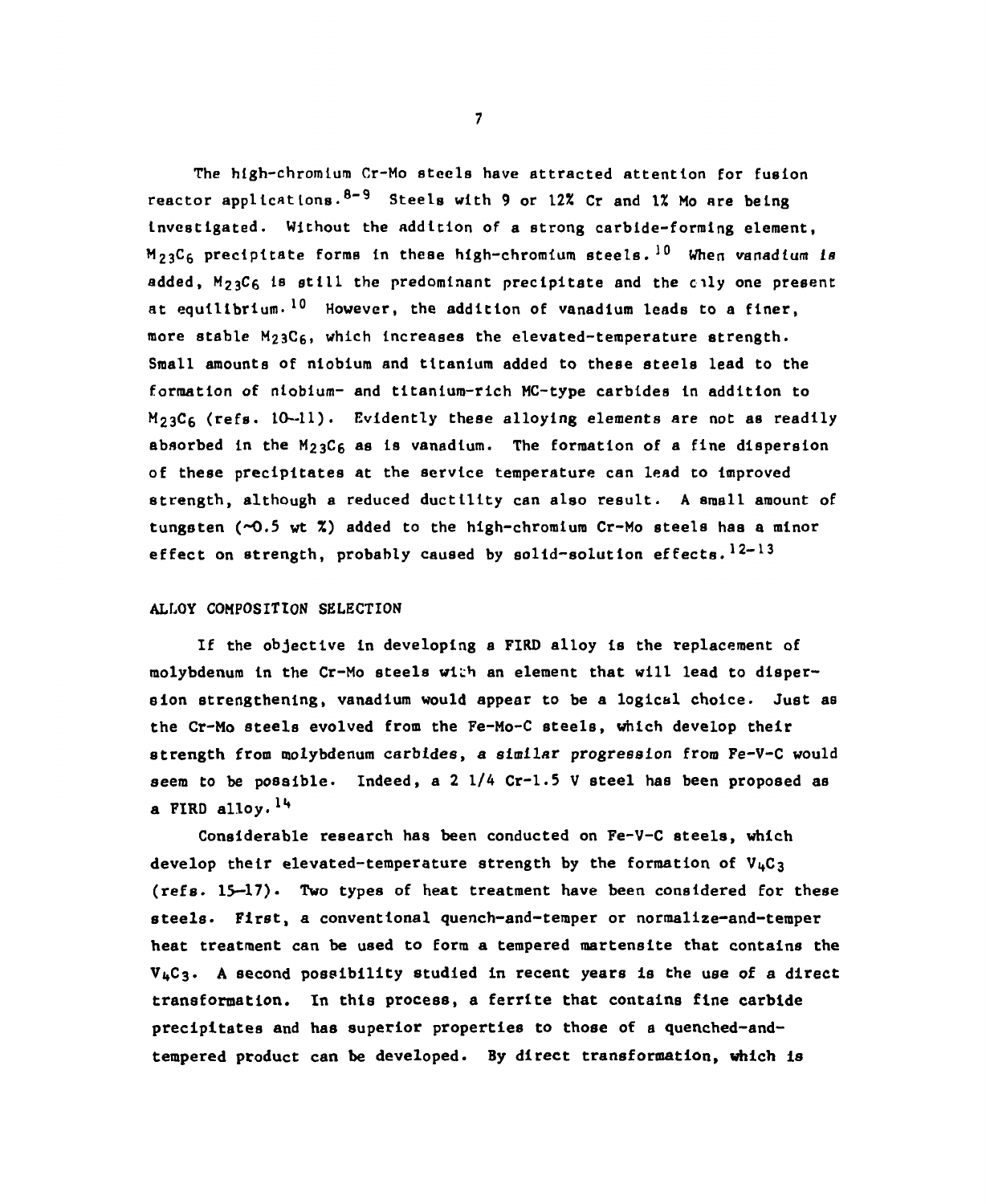most easily obtained by an Isothermal treatment, a fine Interphase precipitate of  $V_4C_3$  is formed rather uniformly throughout the ferrite<sup>16</sup> (an interphase precipitate forms in conjunction with the movement of the austenite-ferrite boundary during transformation). Studies have been made to determine how an interphase precipitate could be developed In a continuous cool (as opposed to an Isothermal transformation) from the austenitizing temperature  $-$  a probable necessity for a commercial steel.<sup>17</sup> One way to accomplish this Is by adding nickel or manganese to the steel; however, nickel should be avoided for a F1RD alloy.

 $\mathbf{r}_i$ 

Because any ferrltlc steel developed for fusion reactor applications should have properties that allow it to be used at temperatures as high as 500 to 550°C, and if possible to 600°C, the alloy will undoubtedly need to contain chromium for oxidation and corrosion resistance. Little Information Is available, however, on the effect of chromium on the Fe-V-C steels. The major effect of chromium is the appearance of the chromiumrich carbides in the precipitation sequence. The carbides that form will depend on the vanadium and chromium concentrations; an equilibrium structure of V4C3 and either M7C3 or M23C6 would be expected for vanadium and chromium concentrations of probable interest (0—12 V and *2—lZZ* Cr) (refs. 18—19). Chromium could also change the precipitate morphology that results during a direct transformation. Instead of a fine Interphase precipitate distributed uniformly throughout the mlcrostructure, chromium may promote the formation of a fibrous precipitate, usually consisting of carbide fibers 30 to 50 nm in diameter spaced about 30 to 50 nm apart.  $16$ (The precipitation sequence for such carbides appears to be similar to the process by which pearlite forms.) The effect of such a precipitate morphology on mechanical properties is not known, although the properties are not expected to be as favorable as are those of a fine interphase precipitate.

Any alloy development program should concentrate on alloys in a normalized-and-tempered or quenched-and-tempered condition (i.e., avoid the direct transformation route, because such a heat treatment would be difficult to apply commercially). If vanadium is to replace molybdenum in Cr-Mo steels, a start should be made with 0.25 and 0.5 wt  $X \nV$  in steels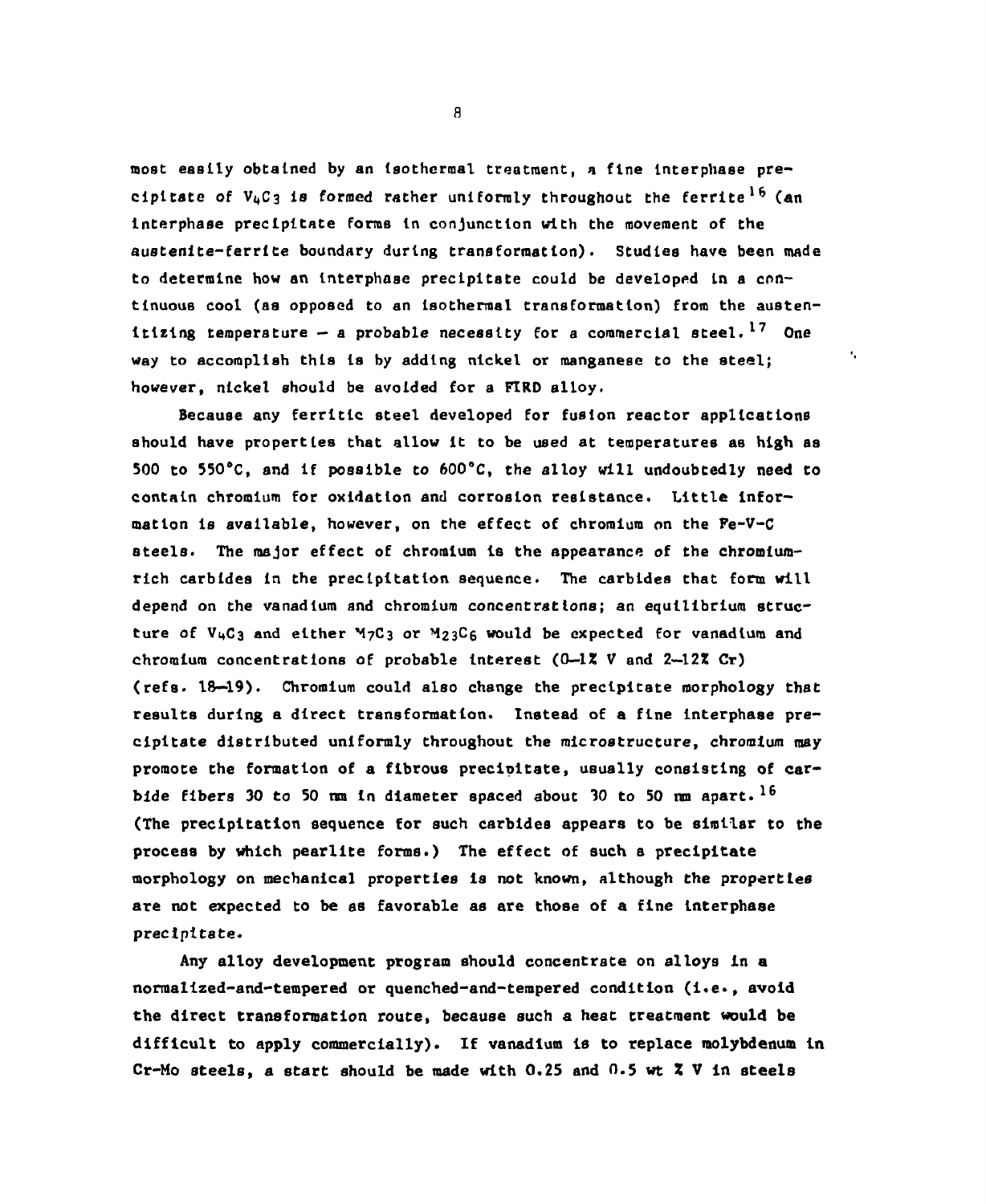with 2 to 2.5% Cr (less vanadium la required becauge the molecular weight *of* vanadium ta about one-half that of molybdenum). Vanadium la sometimes thought to make a steel less weldable, so less than 0.13% C should be used; It may also be of Interest to Investigate the effect of carbon (0.1 and 0.15% alloys).

Because of the large uncertainty with regard to weldablllty In the development of Cr-V steels, the Cr-W steels may offer the best possibility for the development of a replacement for Cr-Mo steels. Tungsten Is In the same group of the periodic table and displays several similarities to molybdenum when It la used as an alloying element in steels. All Indications are that Fe-W-C alloys develop analogous precipitates with similar precipitation sequences to Fe-Mo-C alloys (I.e., both form M2C and MgC of similar morphology).<sup>16</sup> Tungsten and molybdenum also show similar solidsolution hardening characteristics.<sup>16</sup> One important difference involves the diffusion of the two atoms: the tungsten dlffualvlty Is substantially less than that of molybdenum. This results In a slower developing aecondary hardening peak for a tungsten steel; however, the tungsten steel does not overage as rapidly. (Note that the secondary hardening peak for a tungsten ateel Is not as large aa Is that for a comparable molybdenum steel.) This similarity of tungsten and molybdenum suggests an initial steel composition of 2 to 2.5%  $Ct-2$ % W (2 wt  $\tilde{X}$  W is required to obtain an atomic concentration similar to that for 1 wt % Mo).

Table 3 lists ferritlc and martensitic steels for a "first cut" in a FIRD alloy development program. These include the Cr-V, Cr-W, and Cr-W-V steels discussed above. The 9 Cr-2 W-0.25 V and 12 Cr-2 W-0.25 V steels are added for comparison with the modified 9 C-1 MoVNb and 12 Cr-1 MoVW (HT9) steels under study in the fusion reactor alloy development program. A suitable substitute for the 0.06% Nb In the 9 Cr-1 MoVNb steel may be 0.12% Ta in the 9 Cr-2 4-0.25 V steel. Tantalum, in the same group of the periodic table as niobium, often displays analogous properties to those of niobiun. Titanium carbides can also result in dispersion, and, as discussed below, titanium additions may be of interest in later alloy compositions.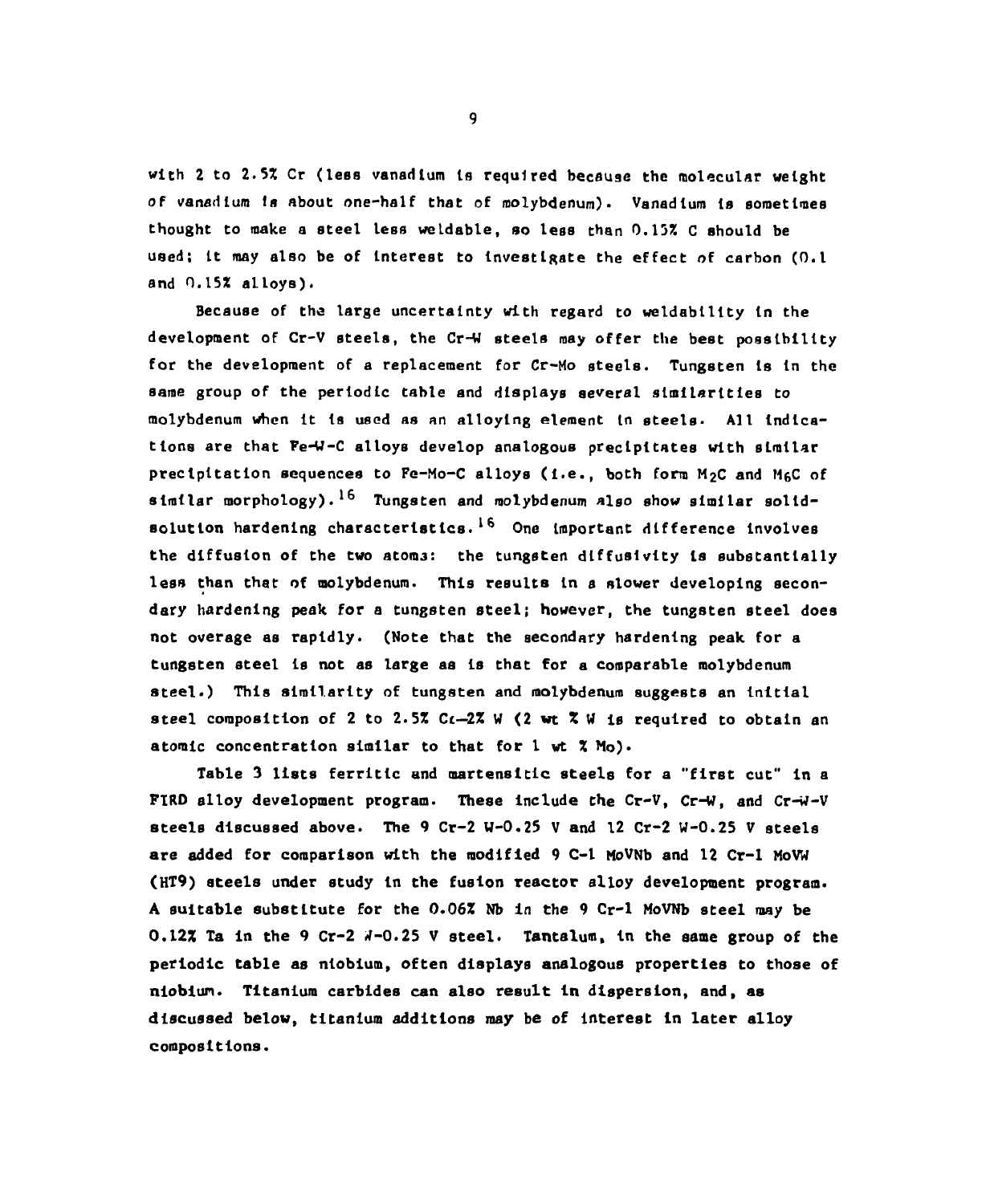|                              | Chemical composition <sup><math>a</math></sup> (wt $\bar{x}$ ) |      |                |              |  |
|------------------------------|----------------------------------------------------------------|------|----------------|--------------|--|
| Alloy                        | cr                                                             | v    | W              | C            |  |
| $2 \frac{1}{4}$ Cr-1/4 V     | $2 - 2.5$                                                      | 0.25 |                | $0.1 - 0.15$ |  |
| $2 \frac{1}{4}$ Cr-1/2 V     | $2 - 2.5$                                                      | 0.5  |                | $0.1 - 0.15$ |  |
| $21/4$ Cr-2 W                | $2 - 2.5$                                                      |      | $\mathbf{2}$   | $0.1 - 0.15$ |  |
| $2 \frac{1}{4}$ Cr-1 W-1/4 V | $2 - 2.5$                                                      | 0.25 | $\mathbf{1}$   | $0.1 - 0.15$ |  |
| $2 \frac{1}{4}$ Cr-2 W-1/4 V | $2 - 2.5$                                                      | 0.25 | $\mathbf{2}$   | $0.1 - 0.15$ |  |
| 5 $Cr-2$ W-1/4 V             | 5                                                              | 0.25 | $\overline{2}$ | $0.1 - 0.15$ |  |
| 9 $Cr-2 W-1/4 V^h$           | 9                                                              | 0.25 | $\mathbf{2}$   | $0.1 - 0.15$ |  |
| $12$ Cr-2 W-1/4 V            | 12                                                             | 0.2  | $\mathbf{2}$   | $0.1 - 0.15$ |  |

Table 3. Possible ferritic steels for fast induced radioactivity decay alloy development program

 $a_{\text{Balance}}$  iron.

 $b$ An alloy with 0.12% Ta should be considered to complete the analogy with 9 Cr-1 MoVNb steel.

The 9 Cr-1 MoVNb and 12 Cr-1 MoVW steels were chosen for fusion reactor applications because of their excellent swelling resistance in the breeder reactor program. However, the proposed breeder reactor applications involve service conditions considerably different from those envisioned for fusion reactors. *I* acquise of these differences, we previously recommended that 2 1/4 Cr-1 Mo steel should be strongly considered for fusion reactor application.<sup>\*4</sup> The reasons for this recommendation Included the operating temperatures of proposed fusion reactor designs, possible advantages in welding the low-chromium steel, and conservation of a strategic material.<sup>4</sup> The swelling resistance of 2 1/4 Cr-1 Mo steel was equivalent to that of high-chromium steels when they were compared in ion-irradiation studies.\*4

Chromium in excess of about 2.25% does not affect the elevatedtemperature strength, and this amount of chromium provides oxidation resistance adequate for service to about 600°C (ref. 10). Chromium

<sup>\*</sup>At present, the alloy development program for fusion reactors calls for about 5% of the irradiation effects studies to be on 2 1/4 Cr-1 Mo, 60% on 12 Cr-1 MoVW, and 35% on 9 Cr-1 MoVNb.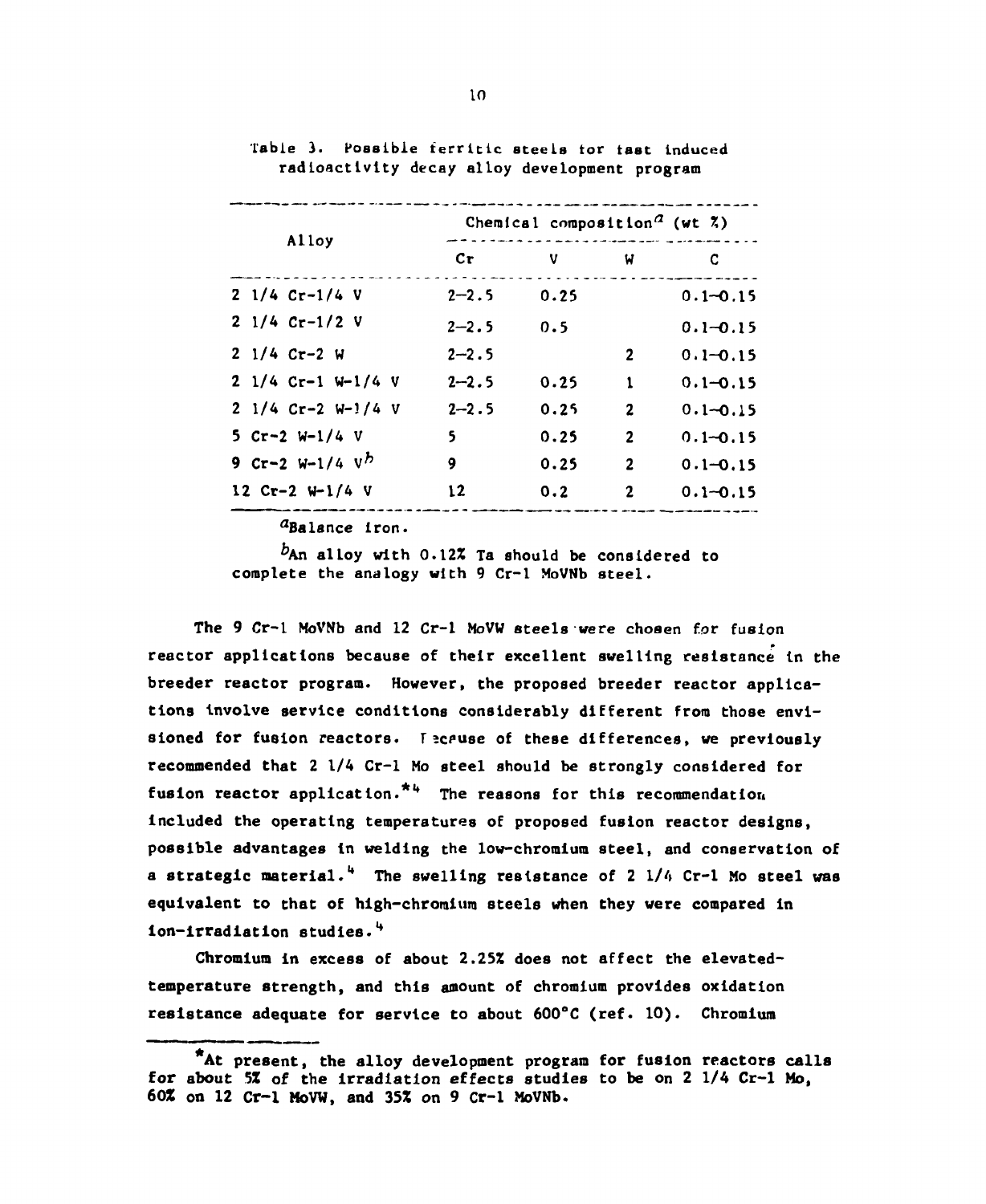content will affect the hardenablllty, but, for fusion reactor applications, in which relatively thin sections are to be used, this effect should not prove important. One of the reasons why the 9 and 12% Cr steels are often assumed to be superior to 2 1/4 Cr-1 Mo steel Is that the long-time elevated-temperature strength of the high-chromium Cr-Mo steels containing V, Nb, or T1 are compared with 2 1/4 Cr-1 Mo without any of these strong carbide formers being added. Whenever the elevatedtemperature strength of 9 Cr-1 Mo and 12 Cr-1 Mo without vanadium or niobium are compared with 2 1/4 Cr-1 Mo (all with similar microstructures), little difference is observed.<sup>10</sup> At higher temperatures, above 600 $^{\circ}$ C, adequate oxidation resistance will be possible with only the higher chromium steels.

There might well be an advantage for a low-chromium Cr-Mo-V steel because, when the Cr-Mo-V-C diagrams of Smith<sup>18</sup> re consulted for a 1% Mo-O.25% V-O.1% C steel with 2.25% Cr and for r.he 9 and 12% Cr steels, different carbides are predicted for equilibrium at 700°C. The **M**i,**C**3 (V<sub>4</sub>C<sub>3</sub>) and M<sub>7</sub>C<sub>3</sub> carbides are present in the 2.25% Cr steel, but only M<sub>23</sub>C<sub>6</sub> is present for the two high-chromium steels. The  $M_{23}C_6$  is generally a coarser carbide than are  $M<sub>4</sub>C<sub>3</sub>$  and  $M<sub>7</sub>C<sub>3</sub>$ , although, as noted above, vanadium stabilizes a finer precipitate. This possible difference in carbides that occurs with varying chromium concentration does not seem to have been systematically investigated, although the Japanese Steel Works has recently Introduced a modified 2 1/4 Cr-1 Mo steel with 0.25% V and  $0.02$ % Ti added.<sup>7</sup>

Although the proposed alloy development scheme summarized in Table 3 appears to emphasize  $2 \frac{1}{4}$  Cr, this is not the case. The low-chromium composition (2.25%) is used to investigate the effect of vanadium and tungsten. Several alloys with higher chromium are then suggested to determine the effect of chromium. The information thua generated should allow for the determination of the most suitable alloy for any design conditions.

Comparative studies on the 9 Cr-1 MoVNb and 12 Cr-1 MoVW steels being considered for fusion reactor applications have indicated differences in the long-time elevated-temperature strength, with the 9 Cr-1 MoVNb steel the stronger.<sup>20</sup> This difference may be due to the niobium in the 9% Cr steel, because at equilibrium fine MC carbides in addition to  $M_{23}C_6$  are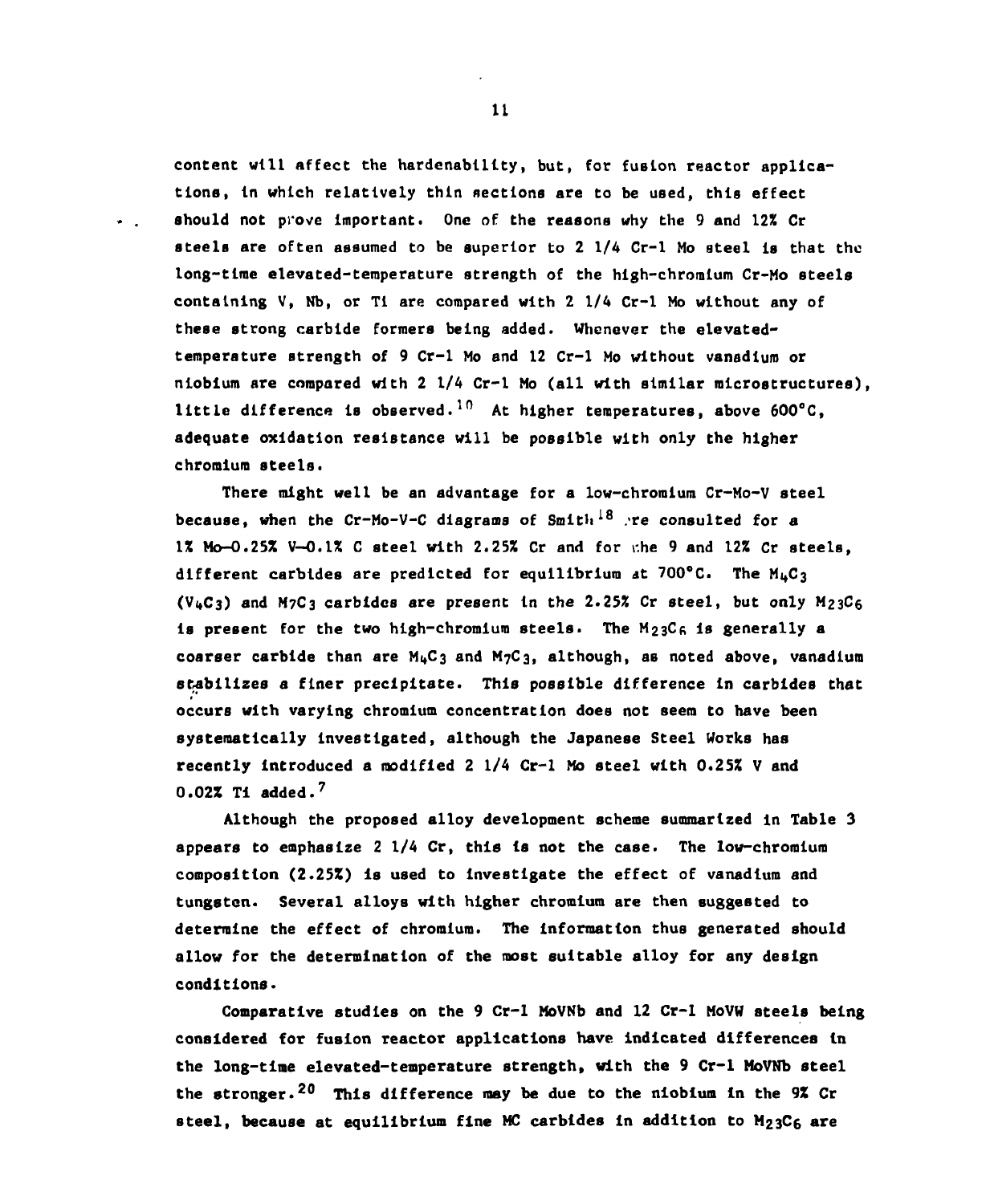observed in this steel.<sup>10</sup> Only the M<sub>23</sub>C<sub>6</sub> is observed in the 12 Cr-1 MoVW steel.<sup>10</sup>,<sup>18-19</sup> Although niobium must be eliminated in a FIRD steel, tantalum is often analogous to niobium. This is the basis for suggesting a tantalum addition (Table 3).

As noted above, the Japanese Steel Works added titanium to its modified 2 1/4 Cr-1 Mo steel. About 0.02% TI in steels is known to prevent grain coarsening in the weld heat-affected zone during high-heatlnput welding, thus assuring good notch toughness. Such titanium additions may be useful in the FIRO alloy development program. There is also evidence that a low-carbon 2 1/4 Cr-1 Mo steel with about 0.14% Ti has creep properties superior to those of commercial 2 1/4 Cr-1 Mo steel. If the *2* 1/4 Cr-2 W and the 2 1/4 Cr-2 W-O.25% V steels shuuld have favorable properties, the addition of titanium to one or both of these compositions should be considered.

#### ALLOY DEVELOPMENT STRATEGY

Any alloy developed for fusion reactor applications must be thoroughly tested in a suitable irradiation environment. However, before detailed irradiation studies are conducted, it Is necessary to understand the unirradiated behavior and to compare that behavior with the reference alloys that are currently candidates for fusion reactor applications (i.e., the developmental steel must be compared with  $2 \frac{1}{4}$  Cr-1 Mo, 9 Cr-1 MoVNb, and 12 Cr-1 MoVW steels). Information will be required on the physical metallurgy (e.g., precipitate type, precipitation kinetics, etc.), fabrlcability, weldability, elevated-temperature strength, Impact properties, compatibility, and other properties. The properties of the FIRD steels must be at least as good as those of commercial Cr-Mo steels. Once alloys with satisfactory unirradiated properties are obtained, detailed irradiation effects studies will be required.

Information on the physical metallurgy of the new steels will come from heat treatment studies to determine the phases developed when quenched, normalized, tempered, and aged. Hardness measurements and optical and electron microscopy will be used to study phase stability. Analysis of carbide extractions may also prove useful.

/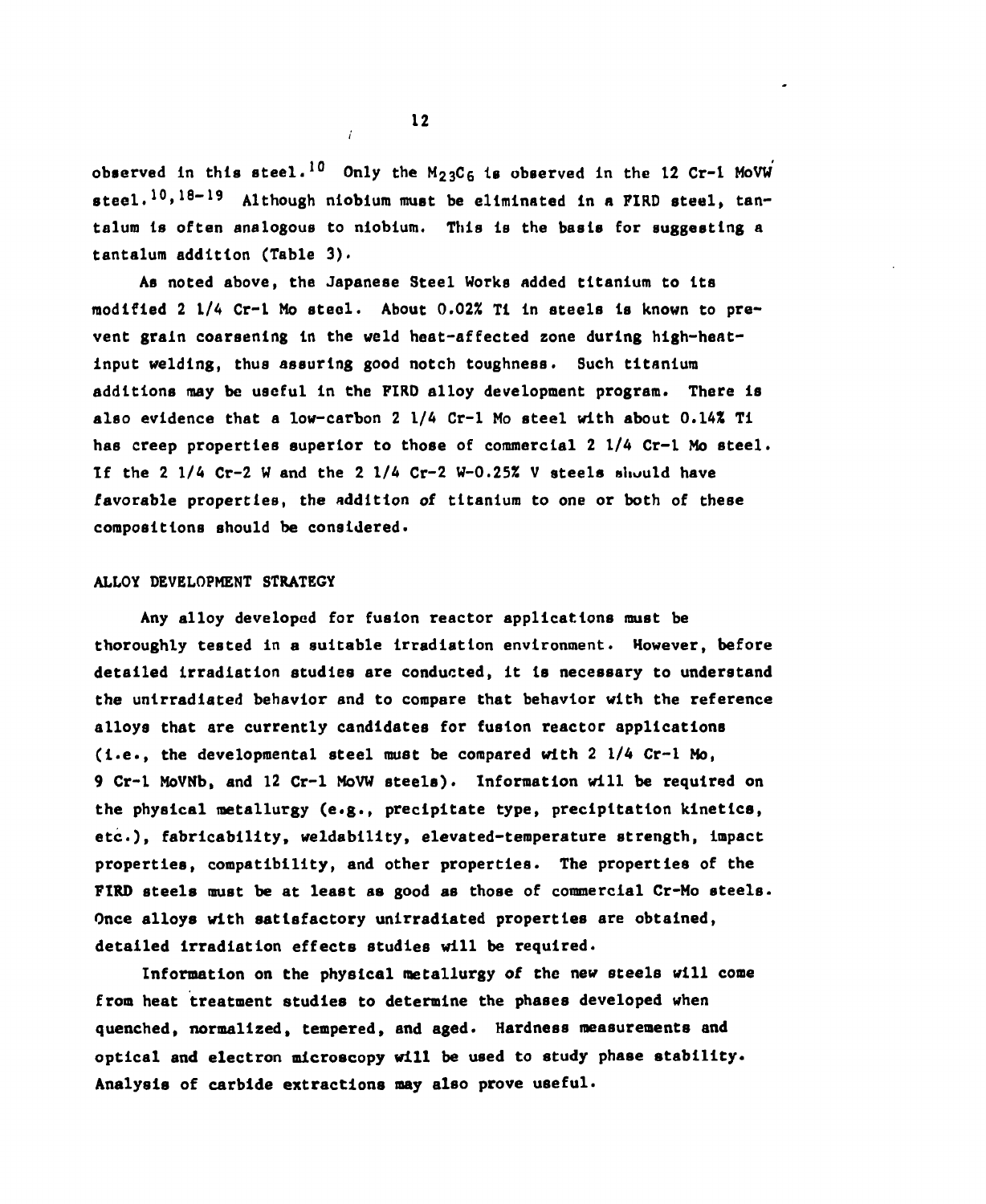Fabricabillty will be determined in the normal melting, casting, and rolling operations necessary to obtain the sheet that will be used to make transmission electron microscopy and mechanical property specimens. A simple weldablllty test should also be performed; perhaps Varistraint or guide-bend tests could be used for early qualifications.

Elevated-temperature tensile propertiea of prospective FIRD ferrltic steels will be required. Creep properties will also be needed to define upper temperature limits for the alloys. Initially, a comparison of tensile results with the tensile behavior of available steels will provide a relative assessment of the elevated-temperature behavior.

Ferrltic steels may be useful only in a temperature window with a lower temperature limit determined by the toughness and impact properties and an upper limit governed by compatibility limits or elevatedtemperature strength. The impact properties are affected by irradiation; fox example, the ductile-brittle transition temperature of 12 Cr-1 MoVW steel increased by 108°C during Irradiation in EBR-II at 419°C to l.l \*  $10^{26}$  neutrons/ $\texttt{m}^2$  (ref. 21), accompanied by a decrease in the upper-shelf energy. Any FIRD alloy development program must consider the impact properties of the proposed alloys. These properties must be at least as good as those of present candidate ferritic steela.

Finally, it will be necessary to determine the compatibility of these steels with potential coolant and breeding materials (i.e., water, helium, lithium, lead-lithium alloys, and solid lithium ceramics). Because there is no change in chromium concentration between these steels and the Cr-Mo steels, little difference in compatibility is expected. Nevertheless, comparative tests will be necessary.

### AUSTENITIC STAINLESS STEELS

Type 316 stainless steel and modifications of that basic alloy composition (e.g., by the adjustment of chromium and nickel contents and the addition of titanium) are the primary austenitlc stainless steels under consideration for fusion reactor structural applications.<sup>22</sup> The alloy development approach to be followed here is similar to that followed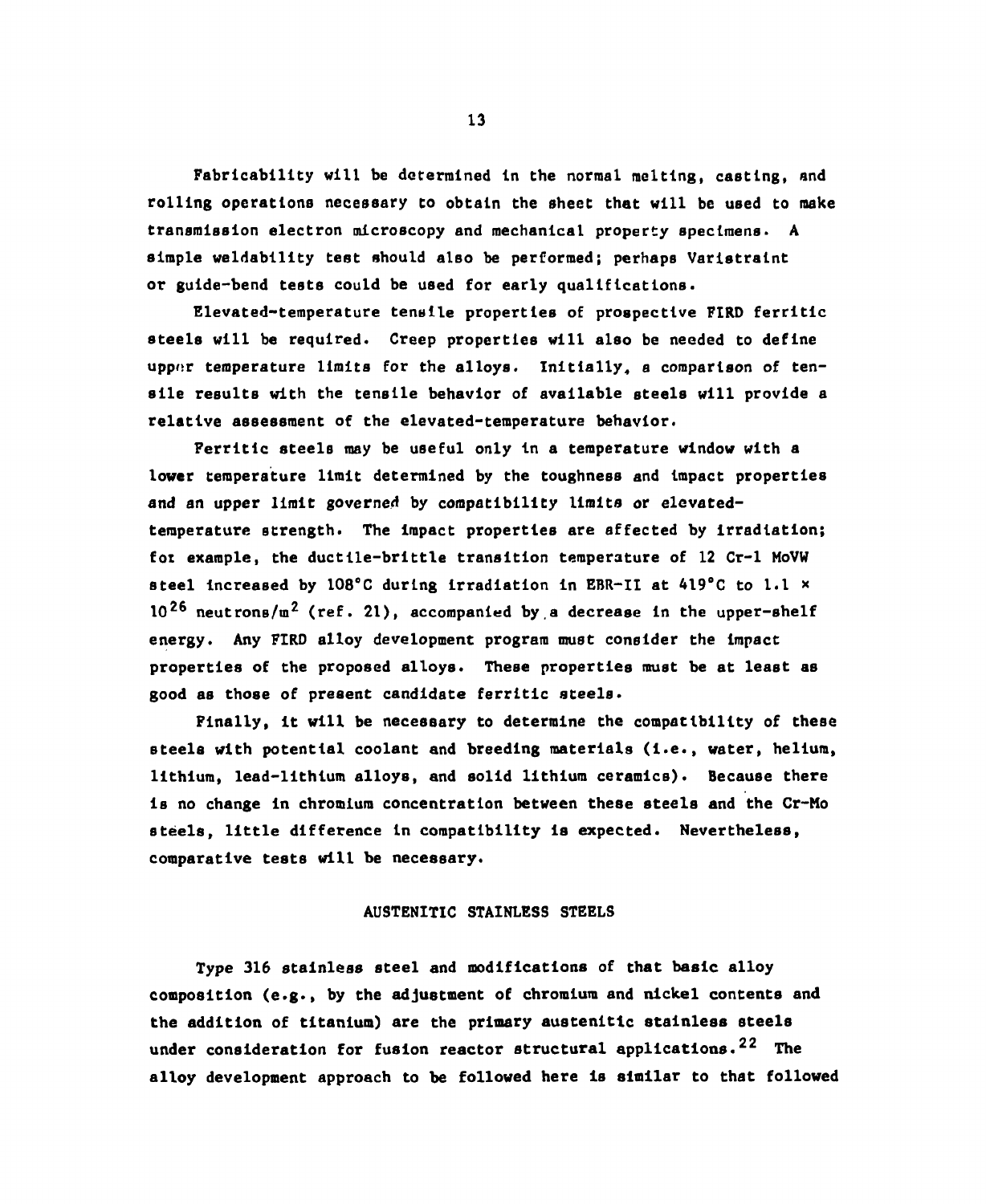for the ferritic steels. We will attempt to develop an austenitic steel with properties similar to those of the PCA, which was developed as a variation of type 316 stainless steel.<sup>22</sup> Of the elements contained in PCA and type 316 stainless steel, nickel and molybdenum are not acceptable in a FIRD alloy. Manganese, like nickel, is an austenite-forming element and has often been used as a replacement for nickel.<sup>23-27</sup> However, the austenlte-forming tendency of manganese la considerably less than that of nickel, and the development of an Fe-Cr-Mn stainless steel does not follow by simply replacing nickel with manganese.

Other common austenite-forming alloying elements include C, N, Cu, and Co. The carbon concentration will be maintained at 0.05 to 0.1% to minimize corrosion problems. To meet the 10 CFR Part 61 waste storage criteria for Class C waste, the nitrogen concentration cannot exceed 3650 at. ppm  $(\sim 0.09$  wt  $\zeta$ ) (ref. 2). Thus, small nitrogen additions may be possible. The decay of radioactive daughter elements produced by the irradiation of copper In a fusion reactor makes It unsuitable for FIRD alloys (Table 2).

Cobalt presents an interesting possibility. As an austenlte stabilizer, it is as strong as nickel.<sup>28</sup> Its radioactive decay characteristics are such that it is not forbidden In Class B or Class C waste by 10 CFR Part 61 (ref. 2). However, Immediately after irradiation, steels containing cobalt emit high-energy gamma rays that make the steels difficult to handle. Thus, even though cobalt could Increase the possibility of developing a FIRD stainless steel, it would make irradiation studies extremely difficult or impossible. For that reason, cobalt will be considered an unsuitable alloy addition for this discussion.

### ALLOY COMPOSITION SELECTION

The idea of using less expensive manganese to replace nickel in austenltlc stainless steels has appeal; it has been Investigated quite extensively, mainly in the 1930s and 1940s.<sup>23-27</sup> Although manganese is used to replace some nickel in the 200-serles stainless steels, the lower austenlte-forming capability of manganese Is offset by the addition of up

u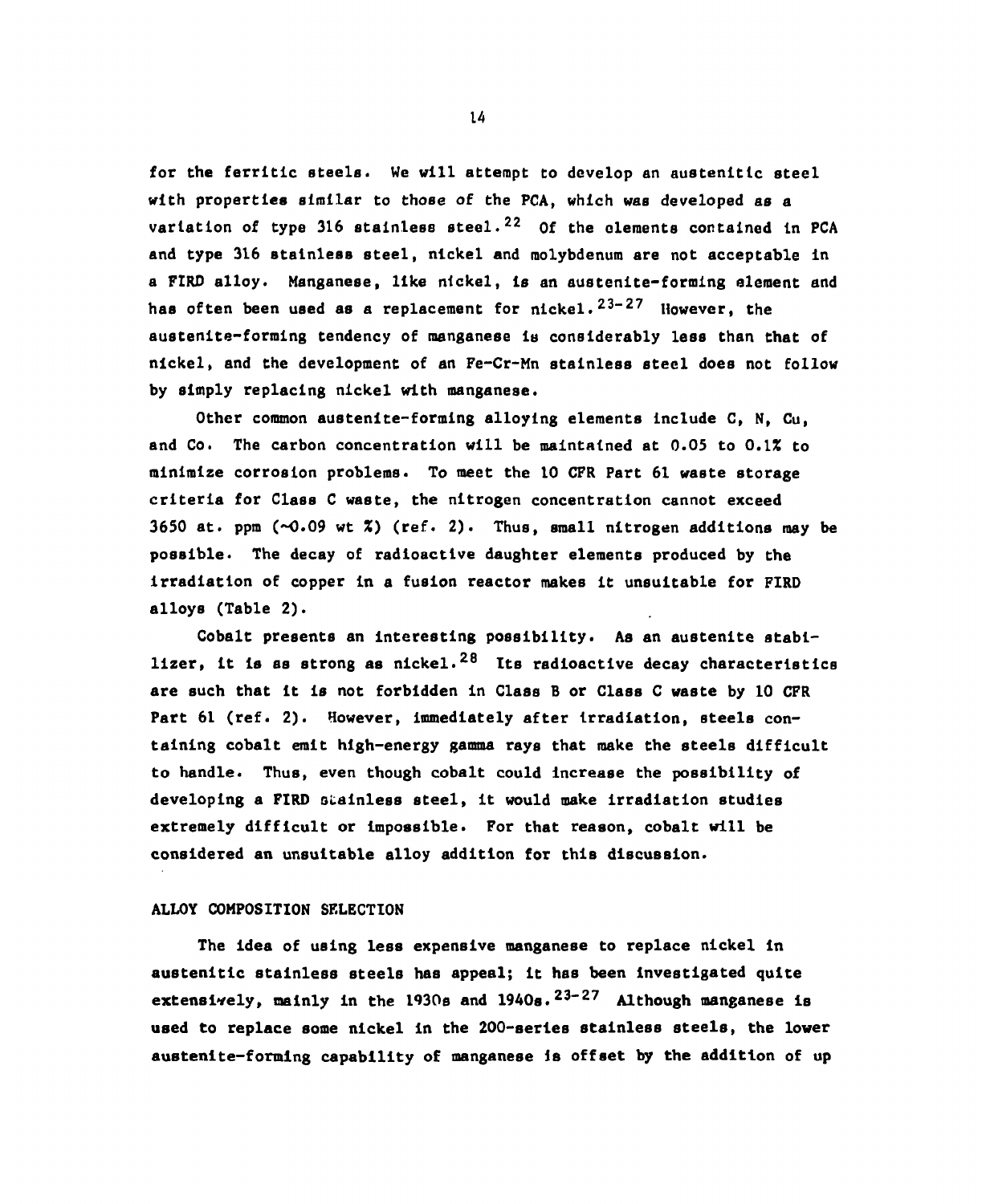to 0.25% N. The only Cr-Mn stainless steels that appear to have been used commercially were used in Germany.<sup>23</sup> These were an 8 Cr-18 Mn and an 18 Cr-8 Mn alloy, both containing 0.1% C. The first alloy was entirely austenlte (because of the low chromium concentration), but the second contained about 40% ferrlte. The low chromium concentration of the first Implies relatively low oxidation and corrosion resistance, and the high ferrite contenc of the second means It will be prone to sigma phase formation; both are reasons for making the alloy unsuitable for elevntedtemperature service. Another reason why the development of manganesestabilized (nickel-free and low-nitrogen) stainless steels has never been actively pursued Is that the increased manganese leads to decreased corrosion resistance by sulfuric, hydrochloric, and nitric acids.  $29-30$ 

More recent studies have been published on the effect of manganese on mechanical properties and as an austenite stabilizer.<sup>27,29–33</sup> Manganese lowers the stacklng-fault energy and therefore Increases the rate of work hardening.<sup>30</sup> This could lead to problems in fabrication. It also lowers the thermal conductivity relative to nickel,  $31\,$  a disadvantage for fusion reactor applications. The reduced oxidation resistance of Cr-Mn steels at elevated temperatures should not prove limiting for fusion reactors if the maximum temperature is limited to about 600°C.

Recently, Desforges and Dancolsne investigated a large number of manganese-containing ferrous alloys.<sup>33</sup> Because of the low austenitestabilizlng capacity of manganese, most of the alloys' proved to be magnetic (i.e., contained some ferrlte or martensite), including an Fe— 14% Cr-15% Mn steel. Of the 18 manganese-containing alloys melted and cast, only three were nonmagnetic. One of these contained 5% Nl, another 2% Cu. Because copper is generally considered to be a weaker austenite stabilizer than is manganese, the copper could presumably be replaced by manganese and retain the austenite microstructure. However, this Fell! Cr-15% Mn—2% Cu alloy suffered from hot shortness when worked. The only other nonmagnetic alloy was an Fe-8% *Cr—2%* Al—15% Mn steel, which had reasonably good oxidation resistance to 600°C. It had excellent tensile properties relative to the other steels when tested in the cold-rolled condition.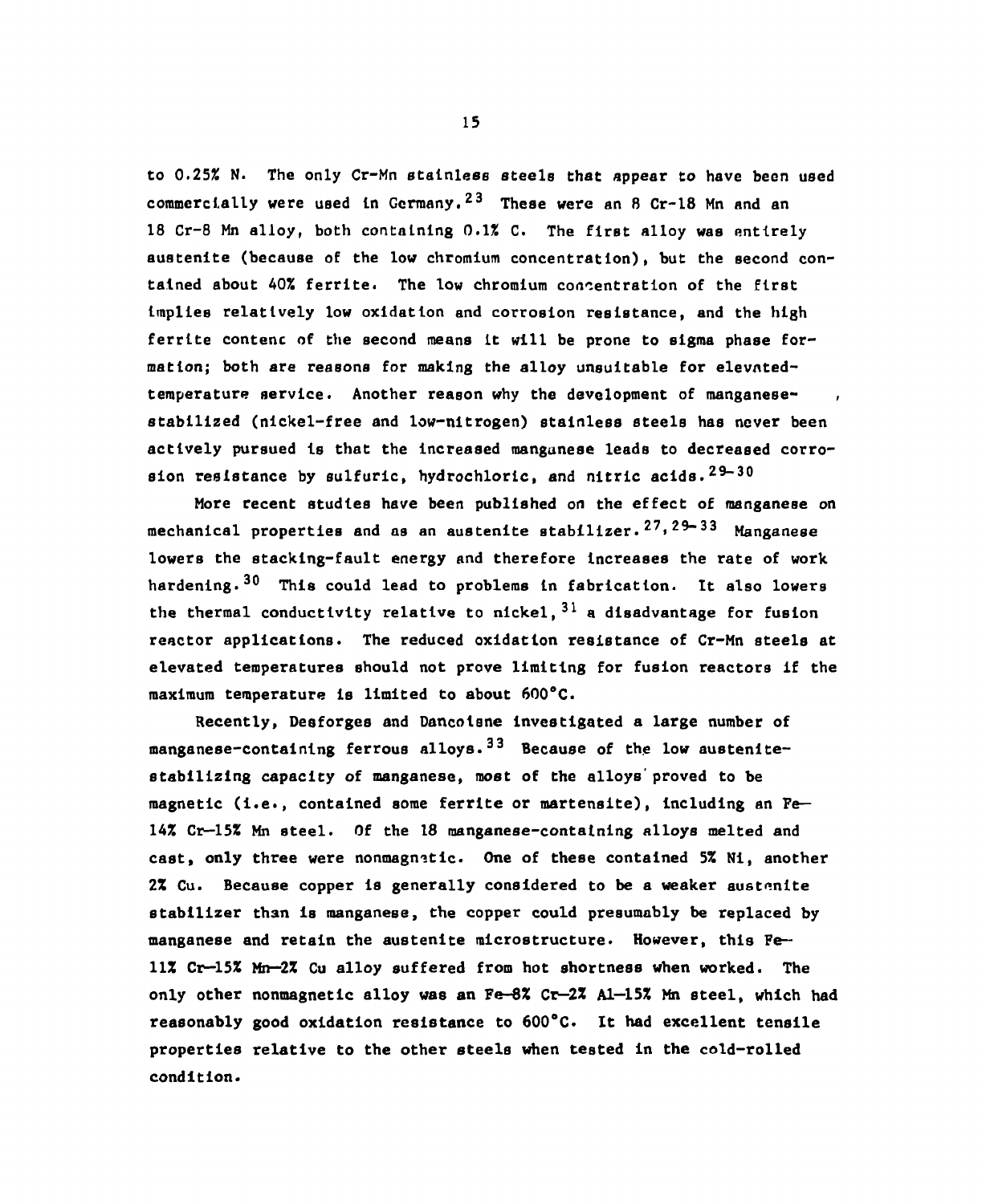After a solution anneal at 900 or 1100°C, It was one of the weakest as measured by the 0.2% offset yield stress; the ultimate tensile strength was similar to that for most of the other steels.

Although the early work on the ternary phase dlagrama for Fe-Cr-Mn would indicate that a steel containing 15% Cr and 15% Mn would be entirely austenlte, but would be near the alpha-gamma phase boundary, little guidance is available when other elements such aa carbon are added- A common method used to represent the phases present in Cr-Nl stainless steels is a Schaeffler diagram (Fig. 1), in which the phase fields expected at room temperature are shown in terms of nickel and chromium equivalents.<sup>28</sup> The nickel and chromium equivalents have been determined empirically for the most common alloying elements, including manganese.  $28$ The equations that Apply to Fig. 1 are given by

Cr 
$$
equiv : (Cr) + 2(Si) + 1.5(Mo) + 5(V) + 5.5(A1)
$$
  
+ 1.75(Nb) + 1.5(Ti) + 0.75(W), (1)

$$
N1 \text{ equiv} = (N1) + (Co) + 0.5(Mn) + 0.3(Cu)
$$
  
+ 2.5(N) + 30(C) , (2)

where ( ) is the concentration expressed in weight percent. According to Eq. (2), manganese Is only half as effective as is nickel in stabilizing austenlte.

The chromium and nickel equivalents were calculated for several alloy compositions (Table 4), and the position of these steels is shown in Fig. 1. Of interest is the fact that the 15-15 steel (15% Cr-15% Mn-0.1% C) and the 12-15 steel (12% Ct—15% Mn-0.1% C) are in the austenite-plus-martensite field. The phase diagram indicates that such alloys should be entirely austenite. $25-27$  A 12-20 steel falls into the austenlte-plus martensite region, and a 15-20 steel lies just outside this field in the austenlte field. In this Instance, the diagram indicates that an increase in chromium from 12 to 15% (with 20% Mn) leads to an austenltlc steel.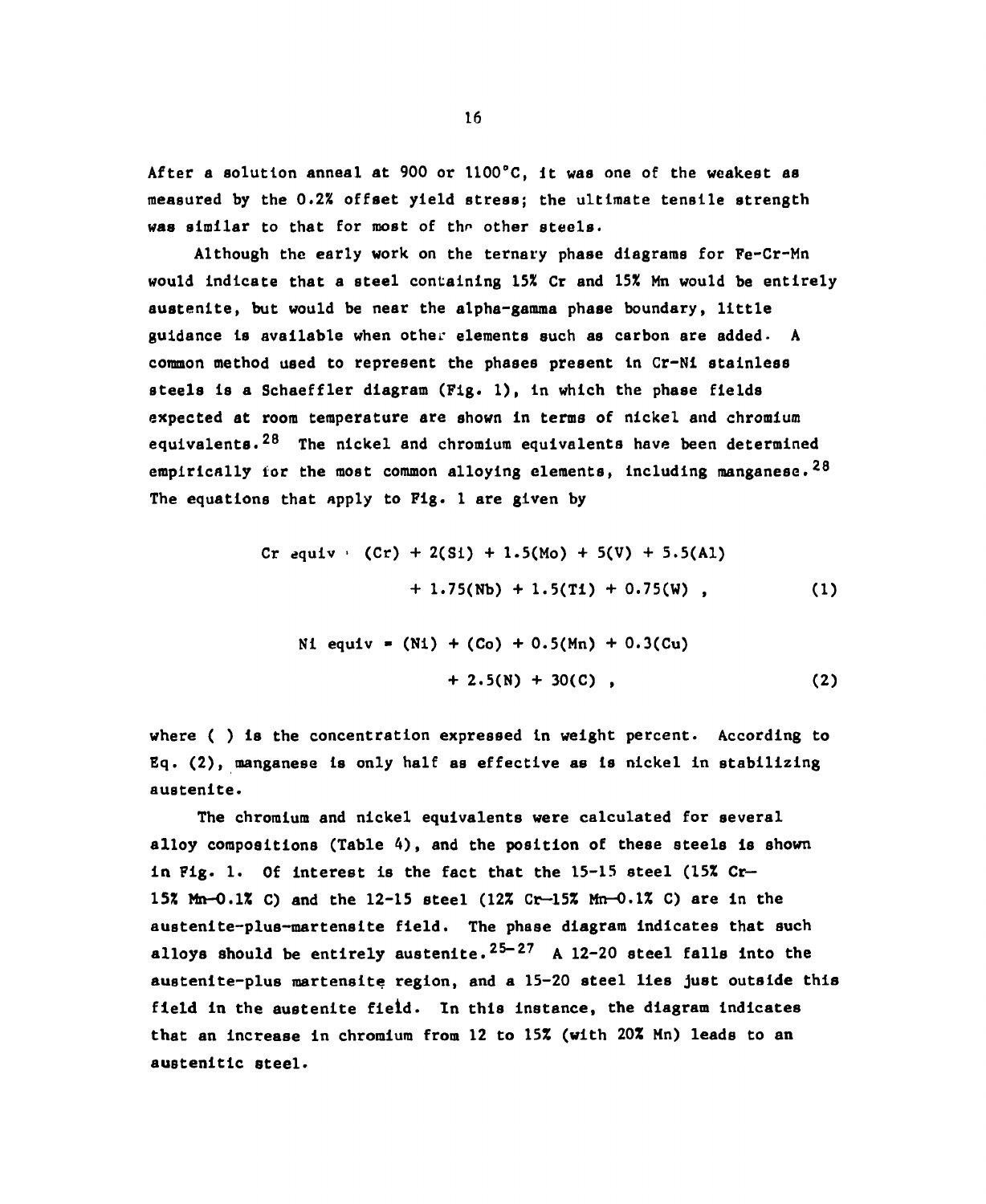

Fig. 1. Schaeffler diagram with points for various steels super-Imposed. For the double numbers the first number is the weight percent chromium, and the second is the weight percent manganese (e.g., 12-15 is 12% Cr and 15% Mn); all are assumed to have 0.1% C. Alloy AMCR is 10% Cr, 17.5% Mn, and 0.11% C; EP-838 is 11.6% Cr, 13.5% Mn, 4.2% Ni, 0.9% Mo, and 0.02% C; and 316 stainless steel is 17.3% Cr, 1.7% Mn, 12.5% Ni, 2.1% Mo, and 0.06% C.

| Alloy       | Composition <sup><i>a</i></sup> (wt $\tilde{z}$ ) |      |      |     |      |     |      | Equivalent (wt %) |      |
|-------------|---------------------------------------------------|------|------|-----|------|-----|------|-------------------|------|
|             | cr                                                | Mn   | N1   | Mo  | S1   | A1  | C    | N1                | Cr   |
| 316 SS      | 17.3                                              | 1.7  | 12.4 | 2.1 | 0.7  |     | 0.06 | 15.0              | 21.9 |
| $15 - 15$   | 15                                                | 15   |      |     |      |     | 0.10 | 18.0              | 15.0 |
| $12 - 15$   | 12                                                | 15   |      |     |      |     | 0.10 | 18.0              | 12.0 |
| $15 - 20$   | 15                                                | 20   |      |     |      |     | 0.10 | 23.0              | 15.0 |
| EP-838      | 11.6                                              | 13.5 | 4.2  | 0.9 | 0.4  | 0.7 | 0.02 | 11.6              | 17.6 |
| <b>AMCR</b> | 10.1                                              | 17.5 | 0.10 |     | 0.55 |     | 0.11 | 12.2              | 11.2 |

Table 4. Chromium and nickel equivalents for several commercial and experimental steels

 $\mathbf{r}$ 

<sup>a</sup>Balance iron.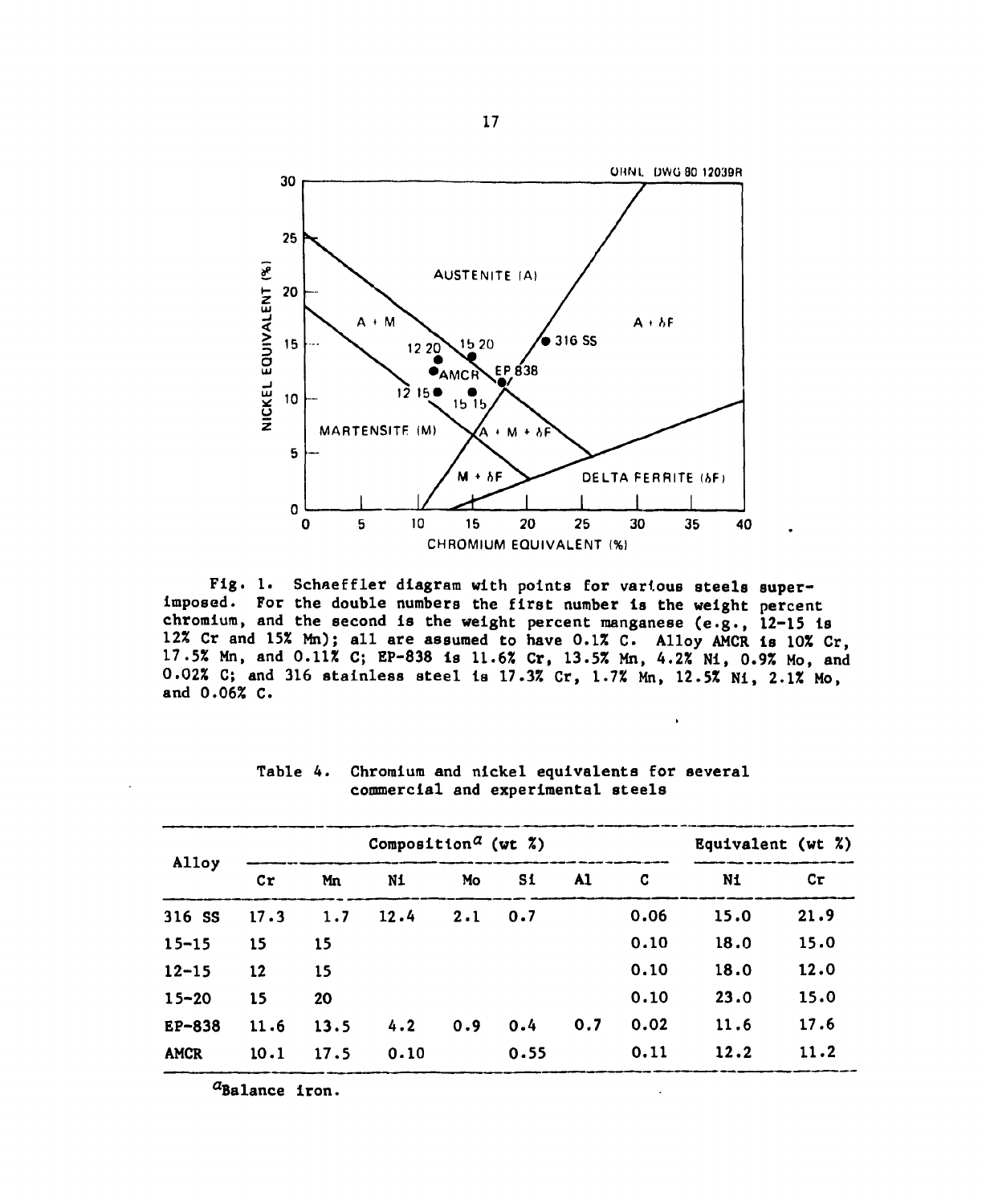Also shown in Table 4 and Fig. 1 are data for type 316 stainless steel and two experimental steels. The EP-838 Is a Russian steel In which much of the nickel from a Cr-Ni-type stainless steel such as type 316 was replaced by manganese. To help maintain austenlte, the chromium and molybdenum were reduced from the amounts of these elements In type 316 stainless steel. This steel Is in the austenite region. The Cr-Mn steel designated ACMR is a steel being studied by the European communities' fusion program as a possible FIRD steel.<sup>34</sup> Although no information is available for this material, we expect it to be austenltlc, but the Schaeffler diagram predicts otherwise. Further difficulties with the diagram are found when the three noun, jnetlc steels of Desforges and Dancoisne are referred to the diagram.<sup>33</sup> None of them was found to fall in the austenlte region (or near a boundary).

These inconsistencies between phase diagrams and experimental results with the Schaeffler diagram indicate that the words of Desforges and Dancoisne are appropriate.<sup>33</sup> They wrote:

A Schaeffler constitution diagram for manganese-containing steels would be of great value In providing designers and welding engineers with the necessary Information on weld metal microstructure.

 $\sim$   $\sim$ 

#### And, we might add, base metal microstructure.

Various studies Indicate that the 0.5 multiplier for manganese in  $g<sub>d</sub>$ . (2) may be an overestimate of monganese's austenite-stabilizing effect.<sup>35</sup> One study indicated that the effect of manganese may be a constant with a value of 0.35 (ref. 35). However, such a low value does not seem reasonable in light of the above discussion. Thus, it appears that much still needs to be learned about the effect of manganese In austenltlc steels. The Schaeffler diagram, as now constituted, would appear to be of relatively little help in developing manganese-stabilized austenltlc steels.

Molybdenum is present in type 316 stainless steel to Increase the corrosion resistance against chlorides and pitting and to Improve the high-temperature mechanical properties. It is not known whether tungsten,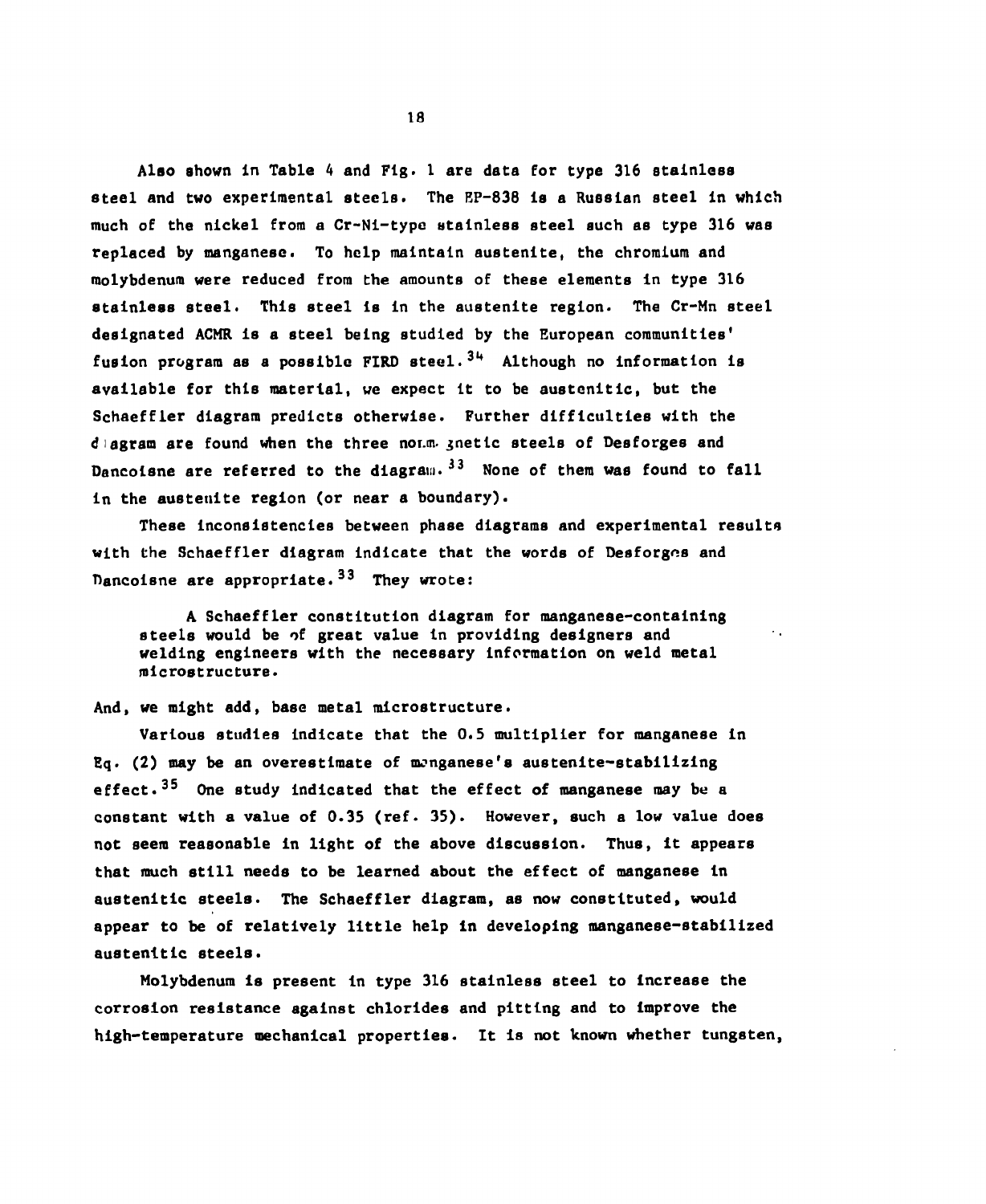which is analogous to molybdenum in ferritic steels, would achieve the aame effect as does molybdenum in these steels. However, tungsten is a ferrite former and in a Cr-Mo steel would probably have to replace chromium If a du^'ex structure were to be avoided.

The strengt  $\epsilon$  the Fe-Cr-Mn steels is of some concern. We have recently determined the strength of the Russian steel designated EP-838 (ref. 36) (the composition is given in Table 4). The tensile properties of this steel in the 20%-cold-worked condition at room temperature and 300°C are similar to those of 20%-cold-worked type 316 stainless steel (Fig. 2). The effect of manganese on the work-hardening capacity is evident, especially in the room-temperature tests. After irradiation to a displacement-damage level of 5 to 8 dpa, the properties of the two steels were also similar (Fig. 2). These two steels also have similar tensile properties in the solution-annealed condition before and after irradiation.<sup>37</sup> From these results it appears that manganese could be used to replace a large portion of the nickel and at the same time to reduce the chromium and molybdenum concentrations but not affect the strength. No information is available on the effect of the reduced amounts of chromium and molybdenum on corrosion resistance.

The major concerns with austenitic steels for fusion reactor applications involve void swelling, <sup>38</sup> helium embrittlement, <sup>39</sup> and compatibility with coolants. The void and dislocation structure that develops during irradiation In the temperature range *0.35Tm* to *Q.6Tm,*  where  $T_m$  is the absolute melting point of the steel, can lead to large volume Increases, which could not be tolerated in a structural component. The large amounts of transmutation helium that will be generated in a fusion reactor first-wall structure are known to affect void nucleatlon and growth.<sup>38</sup> In addition, at temperatures greater than  $0.5T_m$ , small amounts of helium and other Irradiation-induced segregation at grain boundaries lead to embrittlement.<sup>39</sup>

Methods being tested for the suppression of void swelling are the use of a high dislocation density (cold work) and/or a high density of fine titanium carbide precipitates (MC precipitates) in the microstructures.  $22,40$ The dislocations and precipitates act as helium collection sites, giving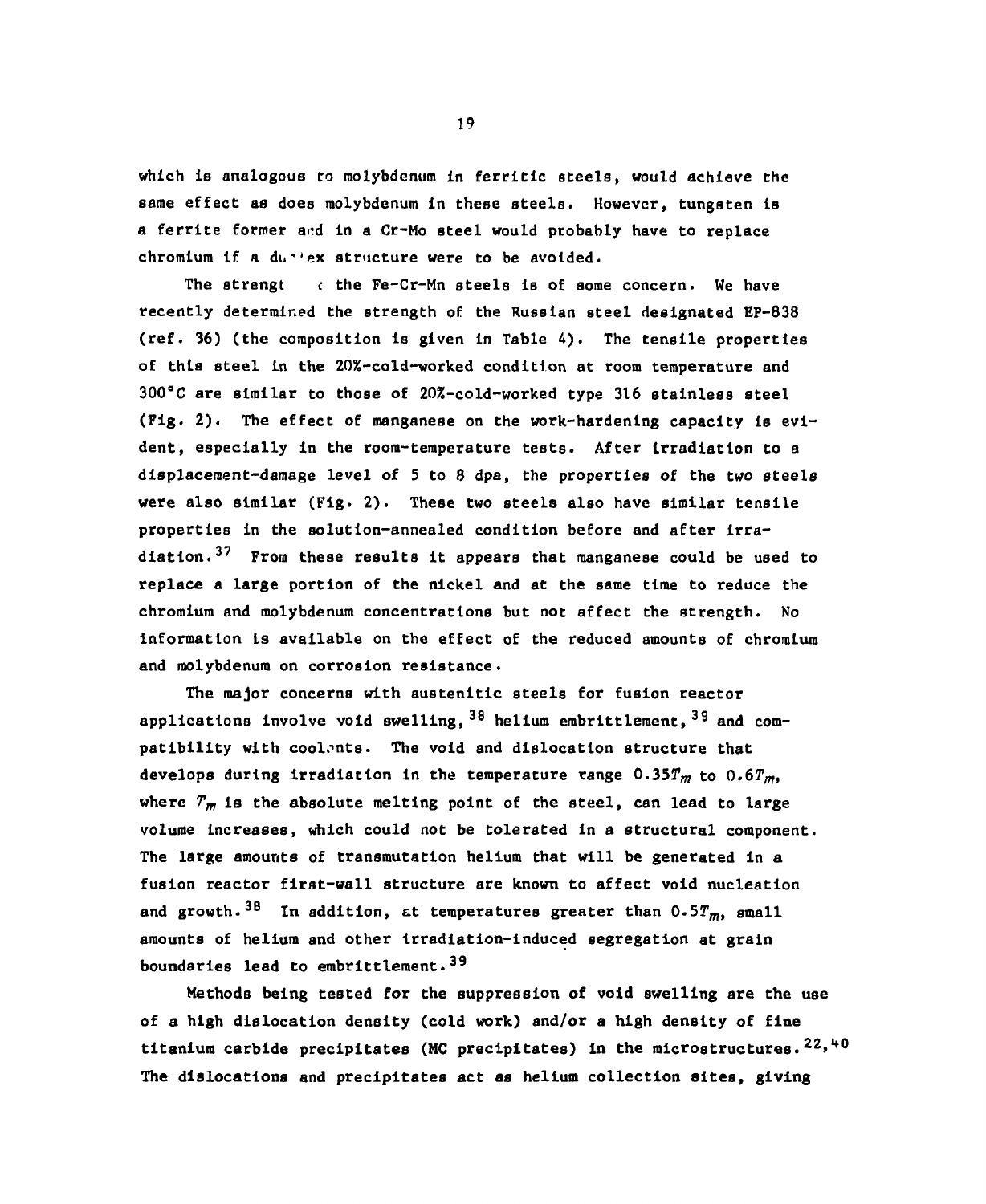

Fig. 2. Engineering stress-strain curves at (a) room temperature and ( $b$ ) 300°C for unirradiated and irradiated 20%-cold-worked EP-838 and type 316 stainless steels. Irradiation was in HFIR at about 50°C to about 5 to 8 dpa.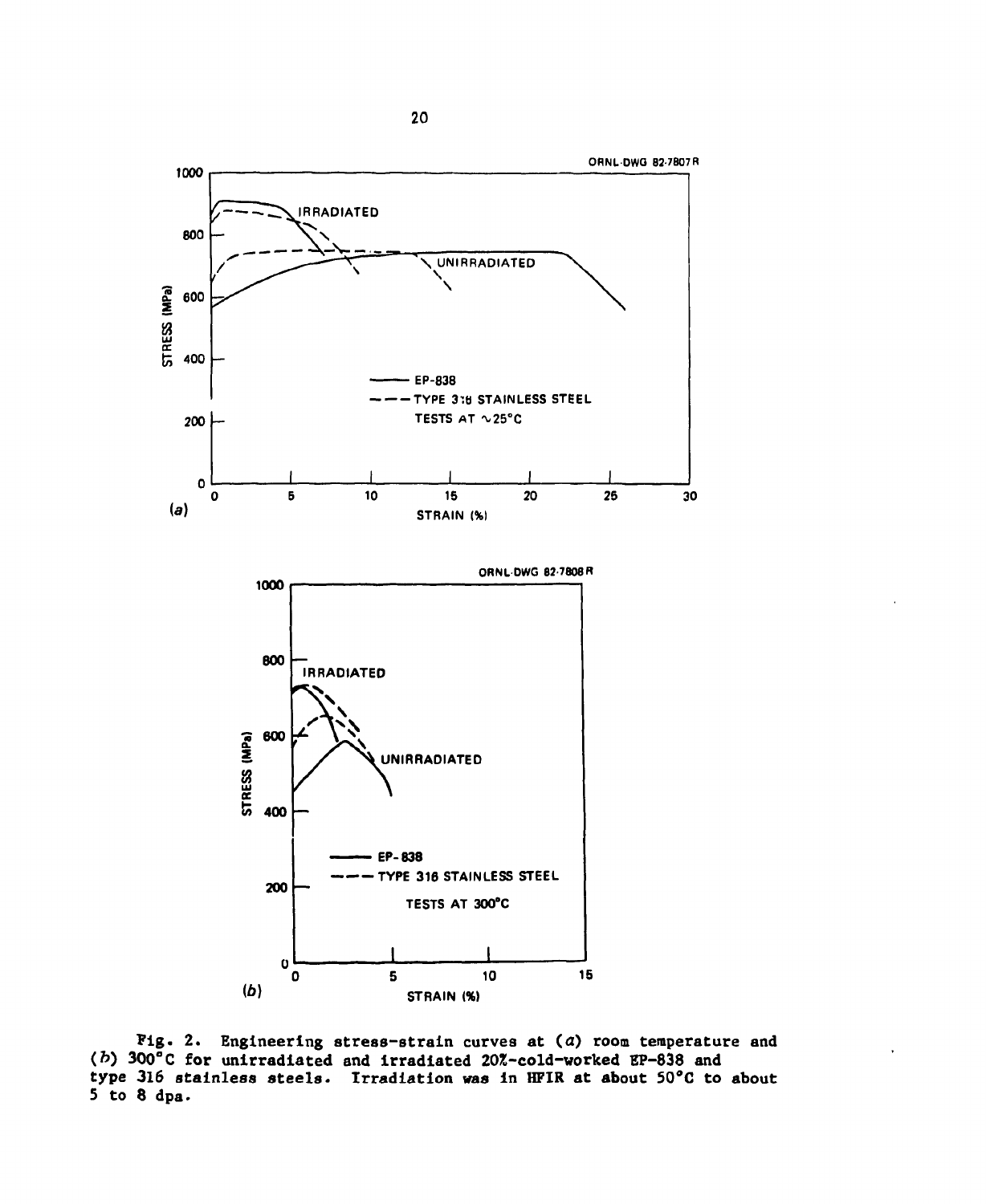rise to a high density of fine cavities, which subsequently act as preferential sinks for the vacancies and lnterstltlals produced during irradiation. The MC on grain boundaries also imparts resistance to erabrittleraent *at elevated* temperatures. The application of these principles has led to an austenitic PCA for fusion reactors;<sup>40</sup> this alloy with 14% Cr, 16% Nl, 2% Mo, and 0.25% Ti is being Irradiated and tested. In addition to helping control the helium and minimize the swelling, the MC also strengthens by precipitate hardening. The similar use of titanium in a manganese-stabilized austenitic steel would appear to be appropriate for providing swelling resistance and additional strength. Note, however, that titanium is a ferrlte stabilizer and that the formation of TIC would eliminate carbon from solution and thus negate Its role as an austenite stabilizer.

The above considerations indicate that the development of a FIRD austenitic steel will be more complicated than that of a ferritic steel. The first step in a developmental program must be the determination of a stable composition for a Cr-Mn steel. To obtain an indication of the limits of austenitic phase stability, small heats with the compositions given in Table 5 are proposed. The phase stability of the proposed steels will be determined by optical microscopy following solution-annealing and thermal aging treatments.

| Alloy |                                 |  |    | Chemical composition <sup><math>a</math></sup> (wt $z$ ) |              |                 |
|-------|---------------------------------|--|----|----------------------------------------------------------|--------------|-----------------|
|       |                                 |  | Cr | Mn                                                       | C            | N               |
|       | $15$ Cr-15 Mn                   |  | 15 | 15                                                       | $0.05 - 0.1$ | 0.01            |
|       | $15$ $Cr-20$ Mn                 |  | 15 | 20                                                       | $0.05 - 0.1$ | 0.01            |
|       | $10 \text{ Cr} - 15 \text{ Mn}$ |  | 10 | 15                                                       | $0.05 - 0.1$ | 0.01            |
|       | 10 $Cr-20$ Mn                   |  | 10 | 20                                                       | $0.05 - 0.1$ | <b>&lt;0.01</b> |

Table 5. Possible austenitic stainless steels for fast Induced radioactivity decay alloy development program

<sup>a</sup>Balance iron.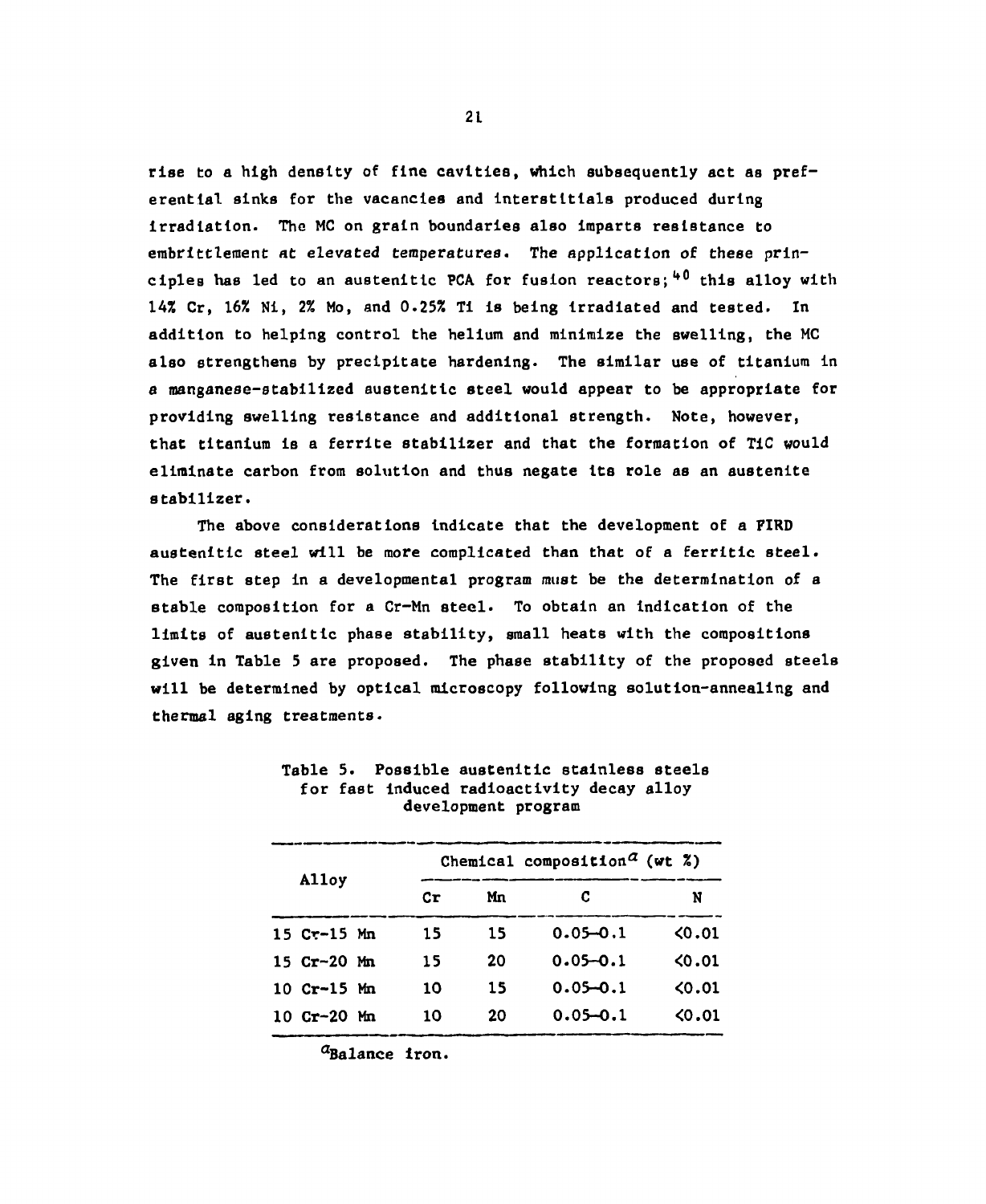After a stable composition is determined, it will be necessary to adjust the composition for swelling resistance, strength, and compatibility with possible breeding and cooling media. Experience with type 316 stainless steul and Improvements made when the PCA was developed suggests the addition of Tl, Si, and W (as a substitute for Mo). The development of PCA was aided by the knowledge previously obtained from studies on type 316 stainless steel on processes such as solute segregation during cavity growth and the effect of different precipitates on nucleatlon and growth of cavities (e.g., the difference between MC and  $M_{23}C_6$ ) (ref. 40). The substitution of manganese for nickel could well alter these processes, thus making detailed studies of the new alloy baae system necessary. Note also that Tl, W, and Si are ferrite stabilizers. Even if a phase-stable quaternary alloy is obtained from the initial studies, that stability may be Jeopardized by the addition of these elements, and further compositional adjustments and stability studies will be required.

#### ALLOY DEVELOPMENT STRATEGY

Once an austenlte-stable alloy composition is identified, the strength of the alloys must be determined in the cold-worked and solutionannealed conditions to get alloys with strengths comparable to those of type 316 stainless steel. This austenite-stable composition will serve as the base for developing a steel with properties similar to PCA. Tensile properties should be adequate for the initial comparisons. Because the life limitation on the austenitlc stainless steels Is their propensity to swell during irradiation, samples of these alloys should be irradiated to high fluences. Swelling measurements can be used to compare the behavior of the new alloy with type 316 stainless steel and PCA. Transmission electron microscopy on the irradiated steels should be done In an effort to understand the effect of irradiation on phase stability and precipitation processes and the effect these have on swelling.

Information on fabrlcablllty will be obtained during the melting, casting, and rolling operations necessary to obtain test material. Simple weldability tests can be conducted on the steels that evolve from the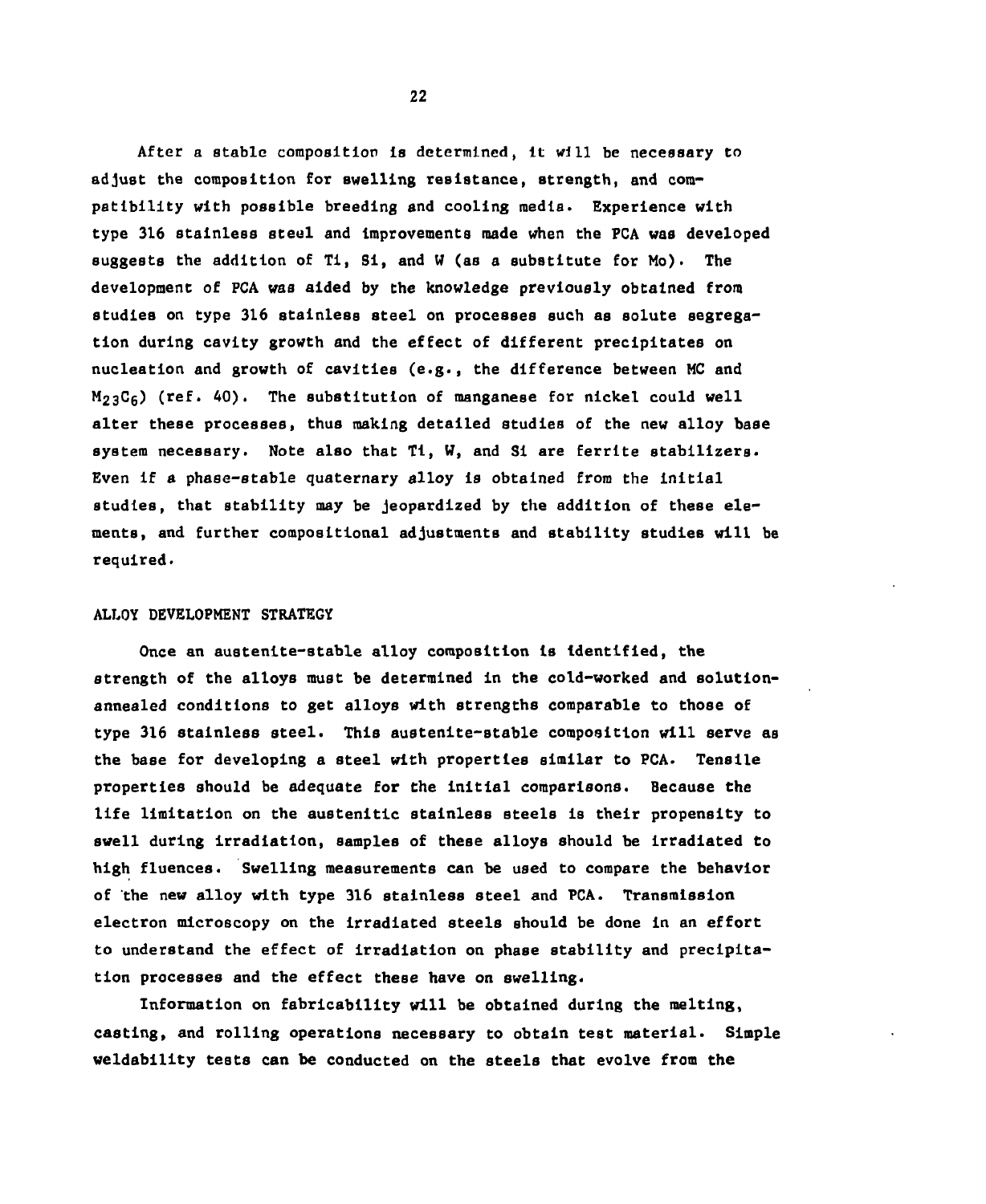first series of alloys. Compatibility tests with potential cooling and breeding media (e**.g.,** LI, Pb-Li, and solid lithium ceramics) may prove extremely Important for this class of alloys. A large reduction of chromium and elimination of molybdenum may well have a large effect on the compatibility of this class of steel.

#### OTHER AUSTENITIC ALLOYS

Several Japanese steel companies have developed high-manganese, low-chromium austenltlc steels. However, most of these either contain nickel or nitrogen above the limits given by 10 CFR Part 61 (ref. 2) and thus do not qualify as FIRD alloys. An exception is a steel by Nippon Kokan, designated NM-1, which contains 20% Mn, 2% Cr, *0.5%* C, and 0.5% SI. Of course, this steel is not "stainless" and, as such, does not fit the criteria established above in the discussion on types of alloys to be developed. Nevertheless, this alloy might be used to define anciher class (low-Cr, high-C, Cr-Mn steel) of FIRD steels to be considered, should those' discussed above prove to be inadequate. Indeed, in the alloy development approach suggested above, this class of steels is one of the limits being approached.

#### **SUMMARY**

If a future fusion reactor could be constructed from a material that develops little or no Induced radioactivity during service, a much safer reactor would result, one that would allow hands-on maintenance and minimize radioactive waste disposal problems. No structural materials are currently available to construct such a reactor. However, It appears to be possible to develop alloys that heve relative FIRD, which would simplify the radioactive waste disposal problem. An approach to developing such alloys has been presented.

The Cr-Mo ferrltlc (martensitic) steels and the austenltlc stainless steels (primarily type 316) are leading candidate structural materials for fusion reactors. These steels do not qualify as FIRD alloys primarily because of the molybdenum and nickel contents (nitrogen and niobium must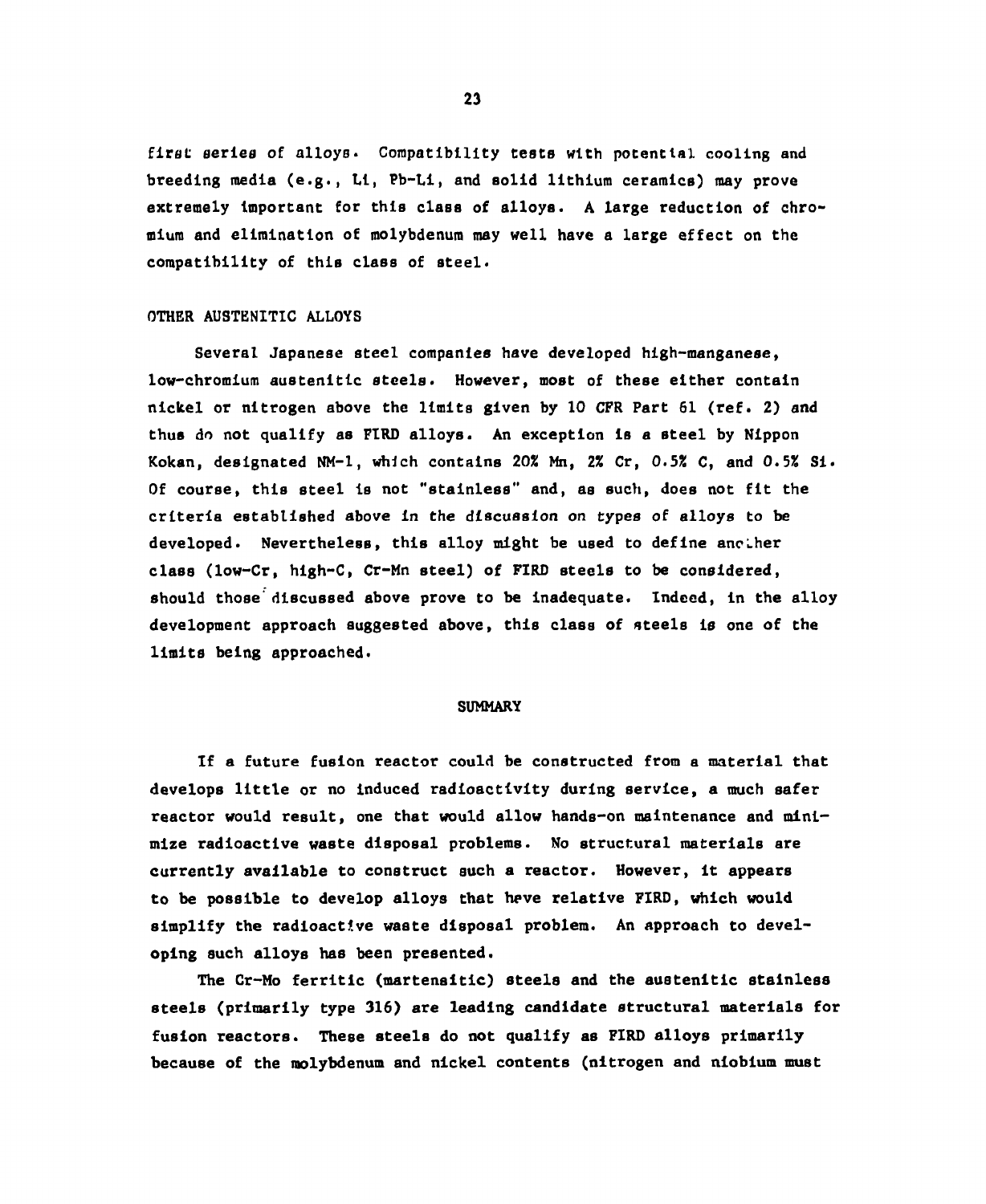be kept to extremely low concentrations). An alloy development approach has been outlined In which substitutions could be made for these elements in the Cr-Mo steels and austenitlc steels yet maintain properties similar to the parent ateela. For steels with properties analogous to the Cr-Mo steels, the substitution of tungsten fov molybdenum appears to be straightforward. To induce dispersion strengthening, the addition of vanadium is also possible, and titanium and tantalum additions may also be valuable. The production of austenitlc steels in which nickel is replaced by manganese may be possible, although this way be much more difficult than the development of a FIRD ferritlc steel. This difficulty arises because manganese is not as strong an austenite stabilizer as is nickel.

#### ACKNOWLEDGMENTS

We gratefully acknowledge several people who aided in this work. Detailed discussions with F. W. Wiffen were invaluable. The manuscript was reviewed by V. K. Sikka and F. W. Wiffen. Irene Brogden edited the manuscript, Frances Scarboro drafted the manuscript, and P. T. Thornton prepared the report for final publication.

#### REFERENCES

1. R. W. Conn et al., *Panel Report on Low Activation Materials for Fusion Applications,* UCLA Report PPG-728, University of California at Los Angeles, June 1983.

2. Nuclear Regulatory Commission, "Licensing Requirements for Land Disposal of Radioactive Waste," 10 CFR Part 61, Fed. Regist. 47(248), 57446-82 (Dec. 27, 1982).

3. F. W. Wiffen and R- T. Santoro, "Control of Activation Levels to Simplify Waste Management of Fusion Reactor Ferritlc Steel Components," in *Ferritio Alloys for Use in Nuolear Technologies*, to be published.

4. R. L. Klueh, "Chromium-Molybdenum Steels for Fusion Reactor First Walls - A Review," *Nual. Eng. Design* 72, 329-44 (1982).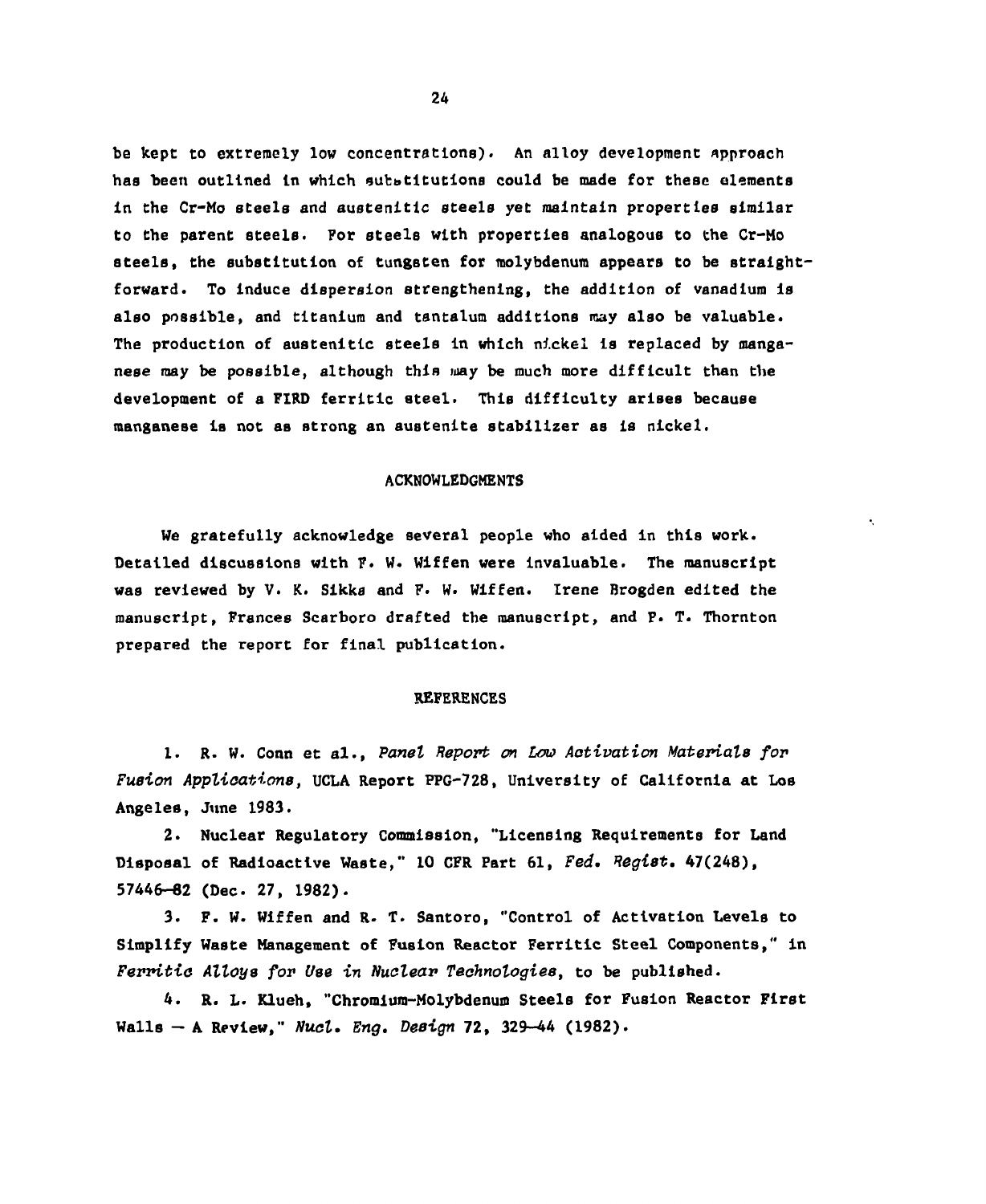5. K. J. Irvine, J. D. Murray, and F. B. Pickering, "Structural Aspects of Creep-Resisting Steel," pp. 246—75 in *Structural Processes in Creep,* Iron and Steel Inst-Ltute, London, 1961.

6. R. G. Baker and J. Nutting, "The Tempering of  $2\frac{1}{4}$  Cr-1 Mo Steel After Quenching and Normalizing," *J*. *Iron Steel Inst., London* 192, 257-68 (1959).

7. T. Ishiguro et al., "A 21/4 Cr-1 Mo Pressure Vessel Steel with Improved Creep Rupture Strength," pp. 129-47 in *Application of 21/4 Cr-1 Mo Steel for Thick-Wall Pressure Vessels,* ASTM STP 755, ed. G. S. Sangdahl and M. Semchyshen, American Society for Testing and Materials, Philadelphia, 1982.

8. S. N. Rosenwasser et al., "The Application of Martenaitlc Steels In Long Lifetime Fusion First Wall/Blankets," *J. Nucl. Mater.* 85&86, 177-82 (1979).

9. S. D. Harkness and B. Cramer, "A Review of Lifetime Analyses for Tokamaka," *J. Nucl. Mater.* 85&86, 135-45 (1979).

10. J. Orr, F. R. Beckltt, and G. 0. Fawkes, "The Physical Metallurgy of Chromium-Molybdenum Steels for Fast Reactor Boilers," pp. 91—109 in'*Ferritic Steele for Fast Reactor Steam Generators,* vol. 1, British Nuclear Energy Society, London, 1978.

11. J. M. Vltek and R. L. Klueh, "Precipitation Reactions During the Heat Treatment of Ferritic Steels," *Metall. Trans.* 14A, 1047—55 (1983).

12. L. Egnell and N. G. Persson, "On the Creep Properties of Sandvlk HT7 and HT9," pp. 212-16 in *Ferritic Steele for Fast Reactor Steam Generators,* vol. 1, British Nuclear Energy Society, London, 1978.

13. G. Oakes, J. Orr, and P. W. Taylor, "The Effect of Tungsten on the Tensile and Creep Rupture Strength of 12CrMoV Steels," pp. 222—27 in *Ferritic Steels for Fast Reactor Steam Generators*, vol. 1, British Nuclear Energy Society, London, 1978.

14. N. M. Ghoniem, A. Shablak, and M. Y. Youssef, "Development of a 'Low-Activation\* Vanadium Steel for Fusion Applications," in *Ferritic Alloy8 for Use in Nuclear Energy Technologies,* to be published.

15. A- D. Batte and R. W. K. Honeycombe, "Precipitation of Vanadium Carbide in Ferrite," *J. Iron Steel Inst., London* 211, 284-95 (1973).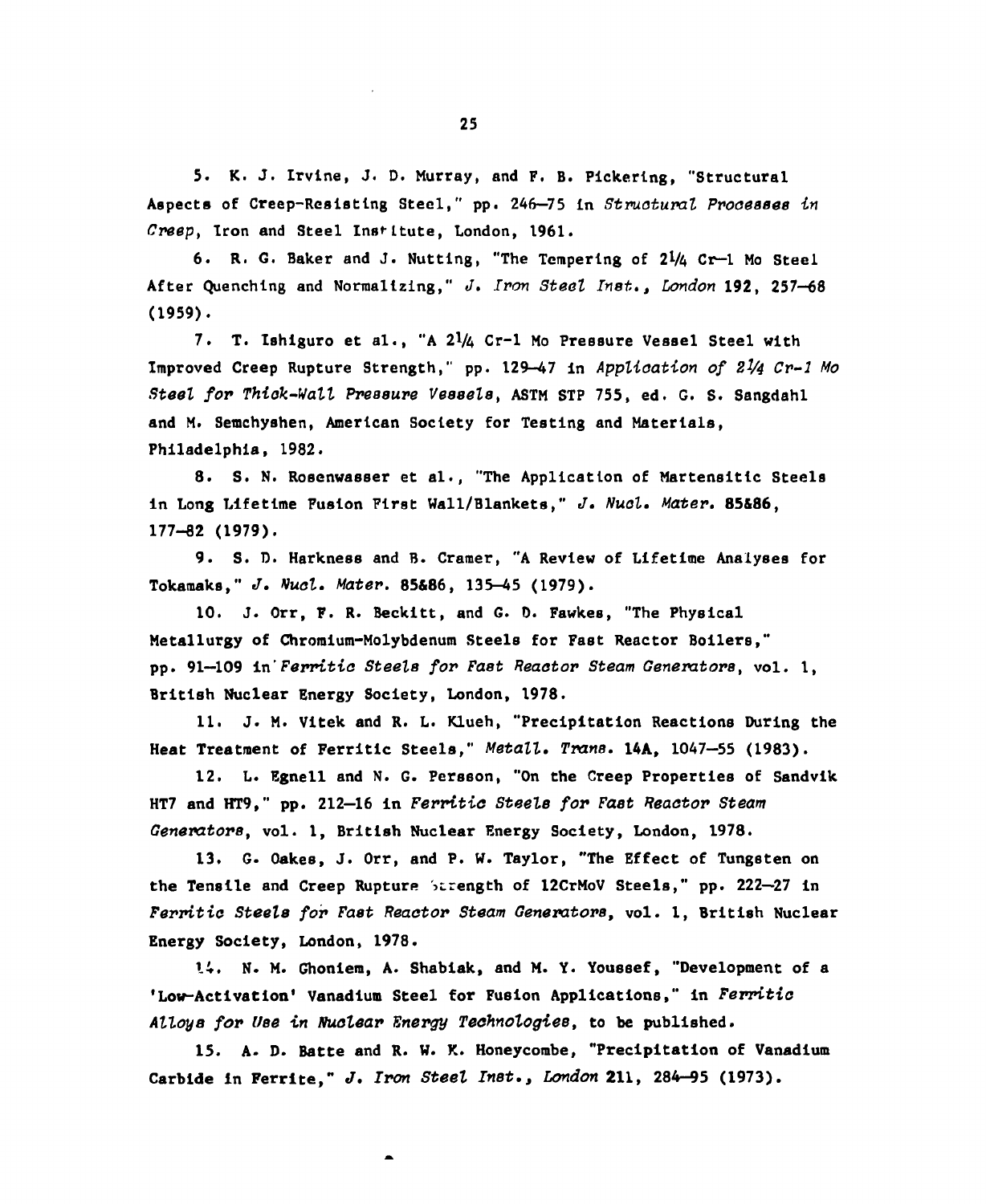16. R. W. K. Honeycombe, *Structure and Strength of Alloy Steele,*  Climax Molybdenum Company, London, 1974.

17. P. R. Wllyman and R. W. K. Honeycombe, "Relation Between Y-a Transformation Kinetics and Mechanical Properties of Vanadium Steels," *Met. Soi.* 16, 295-303 (1982).

18. R. Smith, "Fe-Cr-Mo-V Constitution Diagrams," pp. 307-11 in *Precipitation Processes in Steele,* Special Report 64, Iron and Steel Institute, London, 1959.

19. K. W. Andrews, H. Hughes, and D. J. Dyson, "Constitution Diagrams for Cr-Mo-V Steels," *J. Iron Steel Inst., London* 210, 337-50 (1972).

20. V. K. Sikka, C. T. Ward, and K. C. Thomas, "Modified 9 Cr-1 Mo Steel — An Improved Alloy for Steam Generator Application," pp. 65-84 in *Fervitic Steele for High —Temperature Applications,* American Society for Metals, Metals Park, Ohio, 1983.

21. F. A. Smidt, J. R. Hawthorne, and V. Provenzano, "Fracture Resistance of HT-9 After Irradiation at Elevated Temperature," pp. 269—84 in *Effects of Irradiation on Materials*, ASTM STP 725, American Society for Testing and Materials, Philadelphia, 1981.

22. P. J. Maziasz et al., "Progress in Alloy Development in the Fusion Materials Program," *J. Nucl. Mater.* 1084109, 296-98 (1982).

23. J. H. G. Monypenny, *Stainless Iron and Steel,* vol. 2, Chapman & Hall, London, 1954, pp. 261-99.

24. S. Gunzberg, N. A. Aleksandrova, and L. S. Geldermann, "Elgenschaften von Nichtrostenden Chrom-Mangan und Chrom-Nickel-Mangan Stahlen," *Arch. Eisenhuttenwee*. 8, 121-27 (1934).

25. M. Schmidt and H. Legat, "Hitzebestandige Chrom-Mangan Stable," *Arch. Eisenhuttenwes.* 10, 297-303 (1936).

26. F. Bruhl, "Gefuge und Elgenschaften von Chrom-Mangan Stahlen mlt Gehalten bis IX C, 15% Mn, und 30% Cr," *Arch. Eieenhuttermee.* 10, 243-55 (1936).

27. C. 0. Burgess and W. D. Forgeng, "Constitution of Iron-Chromlum-Manganese Alloys," *Trans. AIME* 131, 277-302 (1938).

28. H. Schneider, "Investment Casting of High-Hot-Strength 12-Percent Chrome Steel," *Foundry Trade J.* 108, 562-63 (1960).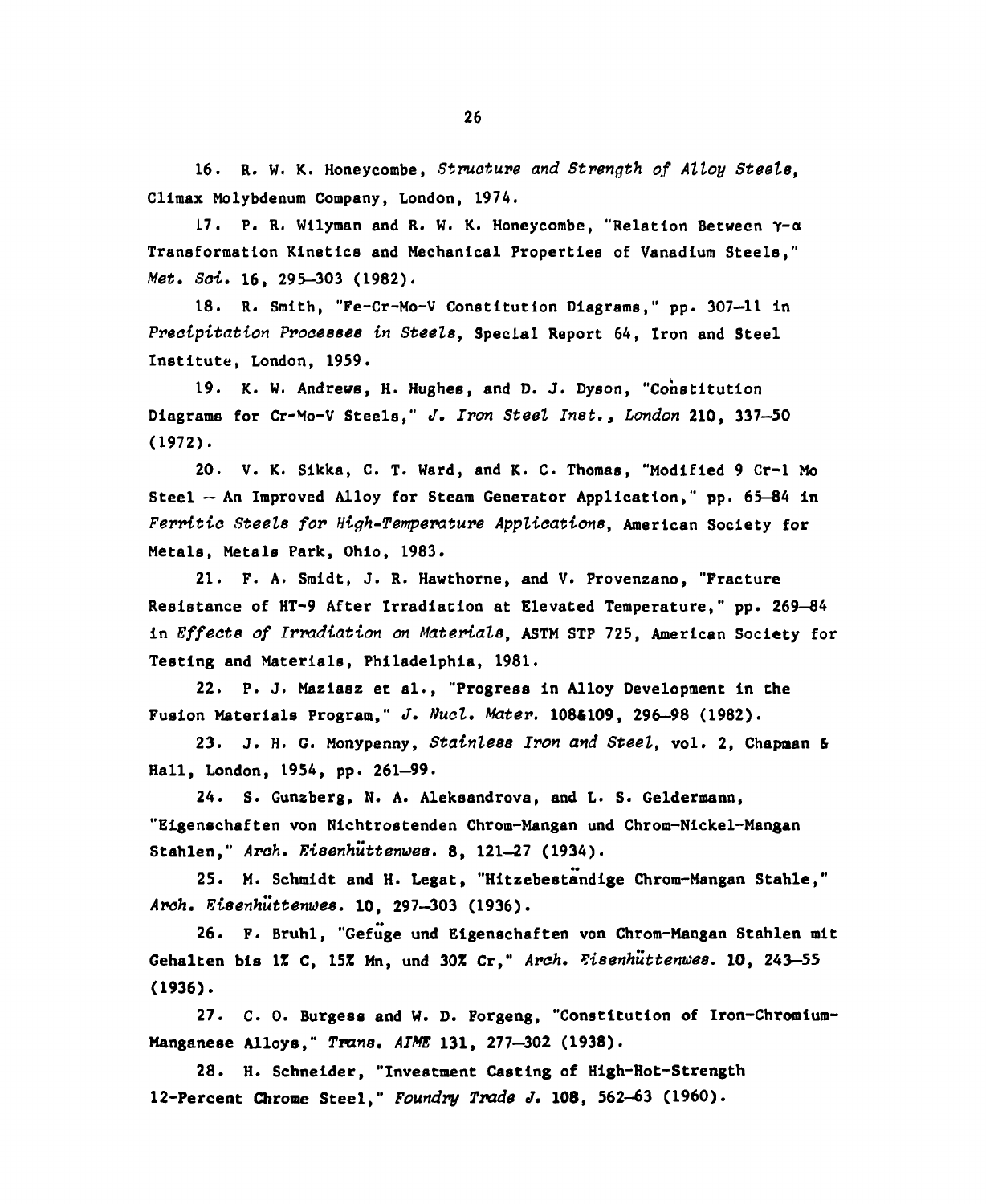$27/28$ 

29. C. D. Desforges, W. E. Duckworth, and T. F. J. N. Ryan, *Manganese in Ferrous Metallurgy,* The Manganese Centre, Paris, 1976, pp. 67-70.

30. R. A. Lula and W. G. Renshaw, "Corrosion Resistance and Mechanical Properties of Cr-Ni-Mn Stainless Steels," *Met. Prog.* 69, 73-77 (1956).

31. S. J. Carlisle, J. W. Christian, and W. Hurae-Rothery, "The Equilibrium Diagram of the System Cr-Mn," *Xnet. Met.* 76, 195-200 (1949).

32. F. Nair and M. Semchyshen, "Corrosion Resistance of Molybdenum Modified Cr-Ni-Mn Austenitic Stainless Steels," *Corrosion (Houston)* 19, 210-16 (1963).

33. C. D. Desforges and P. L. Dancoisne, "The High Temperature Properties of Manganese Containing Ferrous Alloys," pp. 522—37 in *Environmental Degradation of High Temperature Materials,* vol. 2, Institution of Metallurgists, Northway House, Whetstone, London, 1981.

34. M. L. Grossbeck, Oak Ridge National Laboratory, personal communication to R. L. Klueh, July 1983.

35. E. R. Szuachowski and D. J. Kotecki, "Manganese Effect on Stainless Steel Weld Metal Ferrlte," *Weld. J. (Miami)* to be published.

36. R. L. Klueh and M. L. Grossbeck, "Irradiated Tensile Properties of a High-Manganese Austenitic Steel," J. Nucl. Mater., to be published.

37. S. N. Votlnov et al., "Effects of Neutron Irradiation on Mechanical Properties of EP-838 and 316 Steels," *Fiz. Khim. Obrab. Mater.*  1981(1) 50-52; also ORNL-TR-4812, 1982.

38. P. J. Maziasz and M. L. Grossbeck, "Swelling, Microstructural Development, and Helium Effects In Type 316 Stainless Steel Irradiated in HFIR and EBR-II," *J. Vual. Mater.* 103&104, 987-92 (1981).

39. E. E. Bloom, "Irradiation Strengthening and Embrlttlement," pp. 295—329 in *Radiation Damage in Metals,* American Society for Metals, Metals Park, Ohio, 1976.

40. P. J. Maziasz and T. K. Roche, "Preirradiation Microstructural Development Designed to Minimize Properties Degradation During Irradiation In AuBtenltlc Steels," *J. Nuol. Mater.* 1036104, 797-802 (1981).